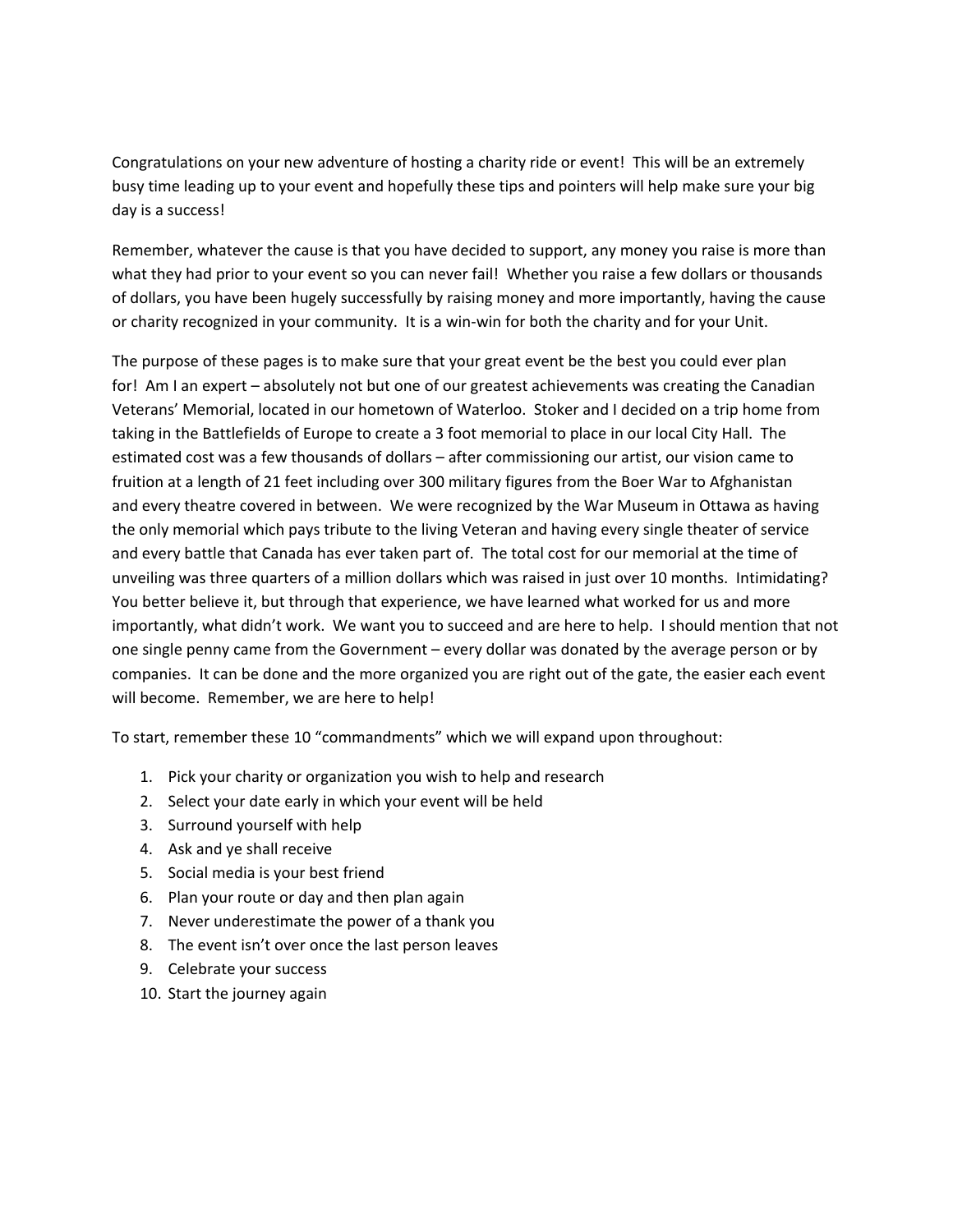#### **Pick your charity or organization you wish to help and research**

Sounds simple right? Maybe you already have a charity or cause (will refer to as charity from here on but can include individuals, causes, etc) that is close to your Units goal or a charity which is in desperate need of help.

If you are wishing to plan a charity event but not sure who to sponsor, look in your own area. Find out through your local MP or MPP's office which organizations have recently had funding slashed or what organization is struggling. Remember, not every event has to be based on dollars raised – perhaps there is another need other than cash. Perhaps a charity event to support your local food bank, or an event to collect old winter clothing to be given to a homeless shelter to prepare for the winter. Nursing homes expect their residents to cover their own personal care products – don't count out a ride where you donate toothbrushes, soaps, toothpaste etc.

Whatever charity/cause you decide, it is your responsibility to research your charity. For example, let's say ABC Unit is hosting a ride to raise money for ABC Charity. As a potential donor, they should be prepared to tell me a) what does that charity do b) where is my money going to go and c) how much of my donation will go to them? Let's play this out…….

I am approached by ABC Unit who wants to me to donate to ABC Charity but doesn't exactly explain what ABC Charity does. I ask "well, where is my donation going to go" and I am told, well we are giving them a cheque at the end so they do what the need to with it. When I ask how much of my donation is going to the charity, the answer is "I'm not sure". Would you really expect someone to donate a large donation when it is very vague what I am giving to?

#### Here's the same scenario:

"Hi Kat, I am Joe from ABC Unit and we are hosting a ride to raise money for ABC Charity. This charity supports children who cannot afford to participate in after school programs as these are not funded through the School Board and the parents simply can't afford the additional cost. If you donate \$20.00 to this ride, 90% of your donation will go directly to covering the cost for one child to attend a program. If we raise \$1000, this will cover the cost for 20 children to be sponsored into these programs for the entire school year. The ABC Charity currently receives no funding from the government"

Big difference right? Who would you be more likely to donate to? Joe made it very clear the charity, what they do, why I should support it and where my donation is going to be used and how much. The more you learn about your charity, the more you can explain to your potential donors why they should give. It is far better to be prepared to give too much information than be so vague that the donor isn't quite sure what you are going to be doing with the money afterwards.

This same principal should be done when hosting a tribute ride to a fallen soldier or comrade. Learn about that individual – what did he/she stand for, what family is left behind, what he/she believed in and what you plan on doing with the money raised. Potential donors need to feel connected to the cause and the more detail you can provide, the greater success you will have.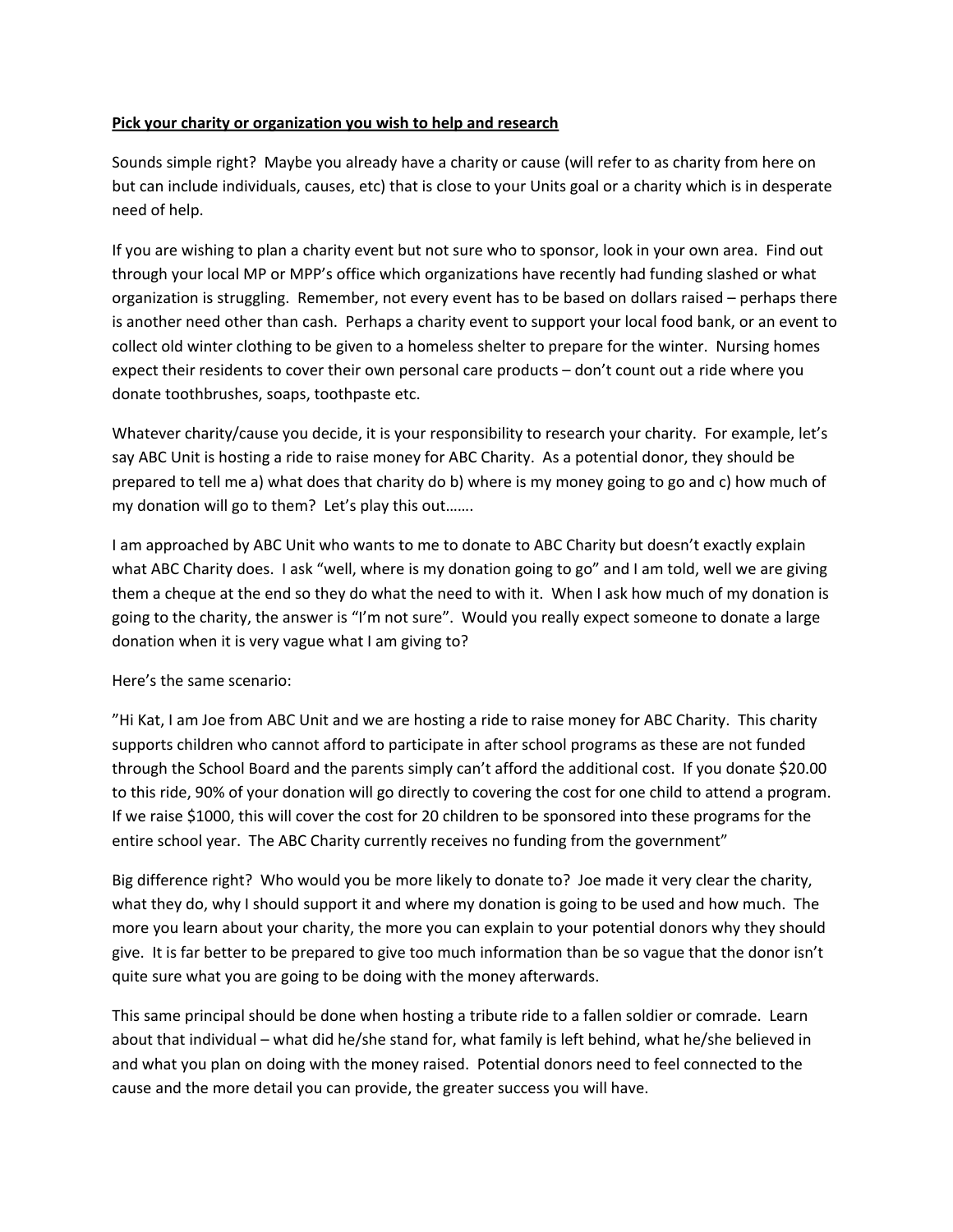#### **Select your date early in which your event will be held**

This sounds like the easiest task of planning an event but don't be fooled! The day which you select can play a big part in the success or overwhelming success of your event (see, I didn't say failure since no charity event will be a failure!) The earlier you select your day, the more time you have in planning and fundraising so it's never too early! We have hosted events that we planned a year ahead!

So, how do you go about selecting your date? Our recommendation is to first see what else is going on within the CAV. Not to say that you should plan around every Unit but it can certainly conjure up some issues on which event a Unit should support and also donors will be potentially asked twice for donations for two separate charities.

So, you have thought of your date where no other CAV event is being held in your area. Great you're done right? Wrong. The next step is to see whether your day is part of a 'bigger picture'. What do you mean? Let's say you select June as your event to raise money for the MS Society. You plan your day only to realize that June is Cancer Awareness month. Those that may have wanted to donate to your event can't since they have already earmarked their charity donation to the Cancer Society.

If you do select a day that coincides with another charity either for the day or month, don't be discouraged – it just means that you need to make sure that you are passionate about your charity and be doubly prepared to explain why a person should donate to your charity instead or perhaps split their donation to both charities.

We have always found that Saturdays fair better than Sundays – this allows people to attend the event and still have one more day before the work week starts. Also, for those who are devoted to their faith, Sundays are often out of the question.

So, congratulations on picking your charity and date! You are well on your way.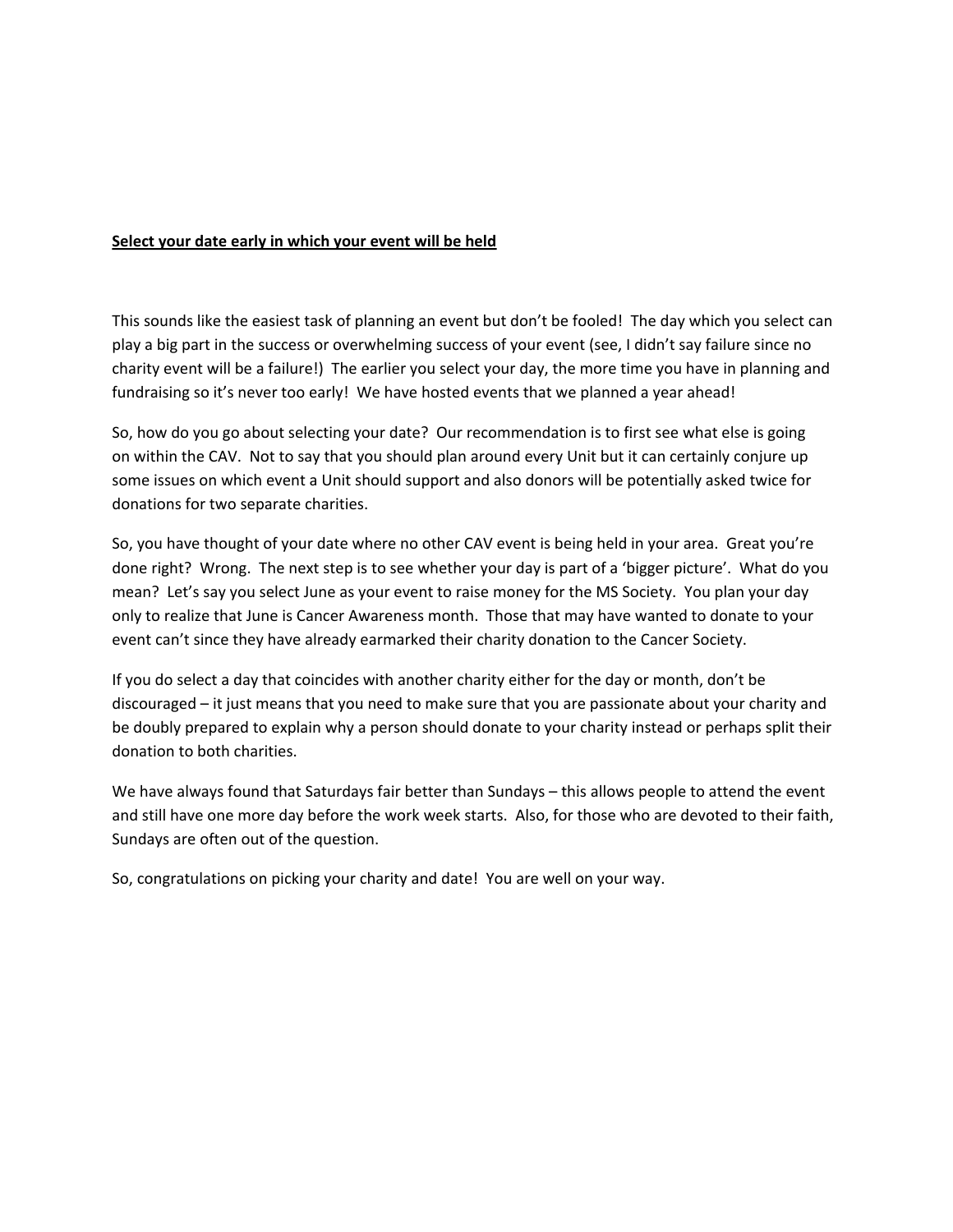#### **Surround yourself with help**

Ever hear those clichés like "Rome wasn't built in a day", "it takes a village to raise a child" and "there is no I in team"? Well, your event is no different. Sure you could do this all on your own but why would you? You have your entire Unit, all of CAV and people who are just a passionate about your charity behind you. There is no greater gift than feeling like you have made a difference so surround yourself with people who genuinely want to help.

We found the greatest success in dividing different tasks and having a coordinator look after each part of a ride or event. By doing so, you as the facilitator have less stress on making sure everything will go smoothly and also those around you to be equally involved.

Consider what your main areas are that you need help. We found that having the following coordinators ensures that each person knows what their role is and nobody is tripping on each other's toes. Once you consider these 'main' coordinators, you can set up teams to work alongside with the coordinator. The more 'true' help you have, the easier everything will come together.

What do I mean by 'true' help? Sadly, there are some people who want to become involved but when push comes to shove, they either shy away from their task or even worse, just want to 'ride on your coattails'. If you come across these people, find out if they have just been assigned to the wrong task or can you manage without their help? For example, if Mary is really shy, she is probably not the best person to ask to go out and ask for donations but she might be great at helping with the 'behind the scenes' tasks. Ask your volunteers where they want to lend their support.

**Event Coordinator –** This is the main person who is essentially responsible for all areas of the event/ ride. They are to ensure that the volunteers are on track and to oversee that everything has been planned. This individual should also consider being your Master of Ceremonies on the day of.

**Ride Coordinator** – this may be your Road Captain but doesn't have to be. This person is responsible for finding a route that makes sense and making sure there is proper signage, maps etc. the day of the ride. The team working with him/her will help in planning the route. Keep in mind where your ride is being held – nothing is worse than having a lot of bikes and making all left hand turns! The Ride Coordinator will make sure that the route is explained to the Event Coordinator so that if any questions are asked, that everyone is aware of where the ride will start and end – including any mid way rest stops. Another thing to keep in mind is your female riders – nothing is worse than going on a ride where there are no washroom facilities for the women who are taking part!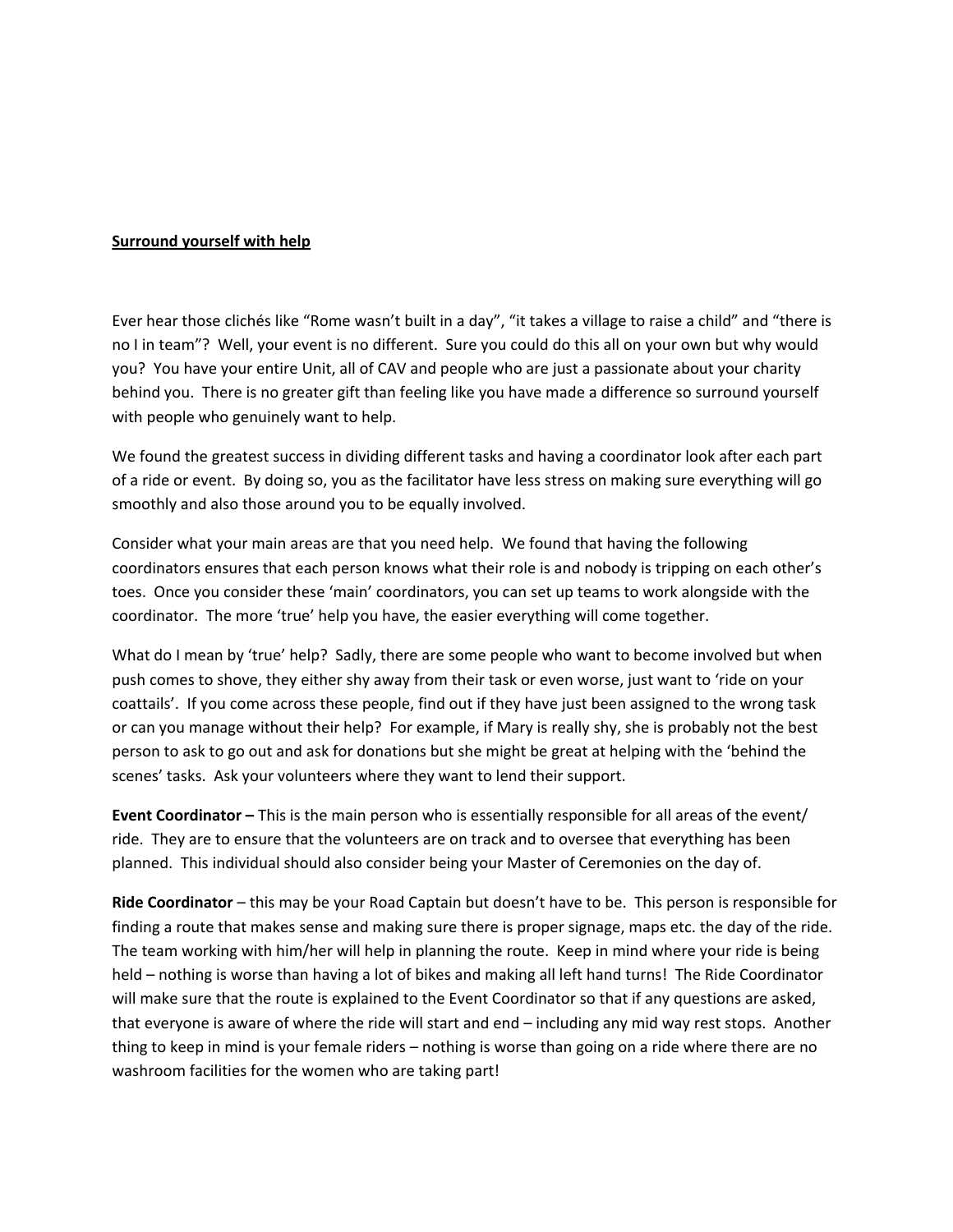**Fundraising Coordinator –** This is the most critical and important of all the roles. This individual will oversee the team who will be out there promoting the ride and asking for door prizes, raffle prizes, and larger donations. In my experience, these folks are your outgoing folks that aren't the shy kind of people. This team will collect prizes and also look after sending thank you notes after the event is over.

**Media Coordinator –** This person will promote your event, whether it be through radio, newspapers, flyers or any other social media site. This team can be smaller but has the task of making sure everyone knows about your event. Registration forms, fundraising forms and waiver forms can also fall within the scope of this team. In addition, this team can also issue letters of invitation to any dignitaries you wish to attend the event.

**At hand Coordinators –** these folks look after the tasks 'at hand' which usually is the day is of. This can include registration tables, making sure your participants are well received and looked after. Keep in mind, your registration table and the flow should be established well before your first rider shows up!

By having these key contacts, each person knows exactly what their role is and will alleviate how much one individual has to do – remember, each team will work cohesively together but will focus on different tasks.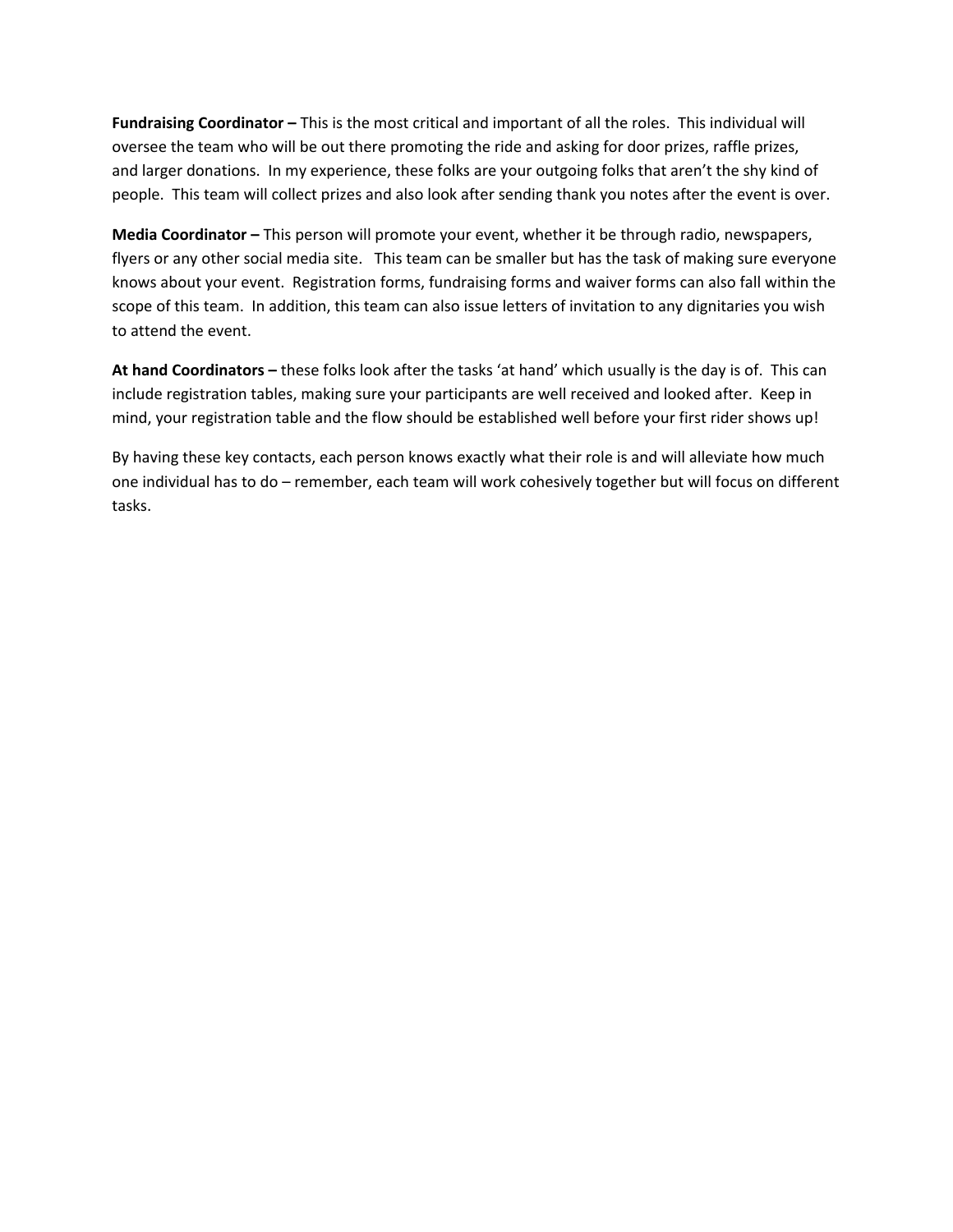#### **Ask and ye shall receive**

#### **Monetary Donations**

It is well known that people are uncomfortable asking others for money or to donate to a cause. With telemarketing, commercials and ads asking to donate to every cause known to man, how can you compete and be successful in raising money?

I remember the first time I asked for a large donation to our memorial and I'm talking a donation of one hundred thousand dollars. I booked the meeting and felt nauseous the entire time wondering if he would say yes, could I sell this idea and what if he said no? It was a roller coaster the entire meeting. Fortunately, he did agree and that was the one of the single largest donations we ever received.

So what made him answer yes? I firmly believe it was how prepared we were prior to the meeting. Remember from the section above, you need to know everything about what you are trying to raise money for. If I went there without a clue of what I was trying to do or where his money was going to go, would I have gotten his donation? Definitely not.

Be passionate. You have to believe in what you are doing. Sure, it is fantastic that you are hosting a charity event but do you really believe in the cause? Let's pretend you are hosting a ride for the Cancer Society – you would look pretty unbelievable if you lit up a cigarette while explaining what you are raising money for.

If you are considering requesting large donations from a corporation or benefactor, it is equally important to research those individuals as well. I remember putting my blood, sweat and tears (at least it felt that way!) putting together a presentation to ask for a large sum of money from a local corporation. I had all my I's dotted, t's crossed and then received a reply back saying no, that they could not help. I was crushed until I read their website and found that they were a family owned business that originated through Mennonites. I'm not going to go there that our war memorial promoted 'war' but I understood that what we were trying to accomplish went against their mission. Had I read this beforehand, I could have focused elsewhere.

Never be afraid to ask. If you show passion, knowledge and enthusiasm, your energy will become contagious. Everyone will want to jump on your bandwagon and help. One of the greatest tricks I learned was the 'matching' challenge. It was easy and hugely successful! Here's how easy this can be…..picture you are out in a group of friends and you mention you are hosting a charity event (remember, this isn't for the shy at heart!) and you are energized and looking for support. You ask if anyone would help in making a donation of \$20 and you get one! Perfect but are you done? No way! Challenge those to match that donation – "That is fantastic Joe, thank you so much for your support! Do you think your buddy here will match you? If not, he owes you a beer (or whatever you want to come up with to break the ice). His buddy will more than likely ante up as nobody wants to be the one to stop the giving and hey, does he really want to buy his friend a beer? You have just turned fundraising into a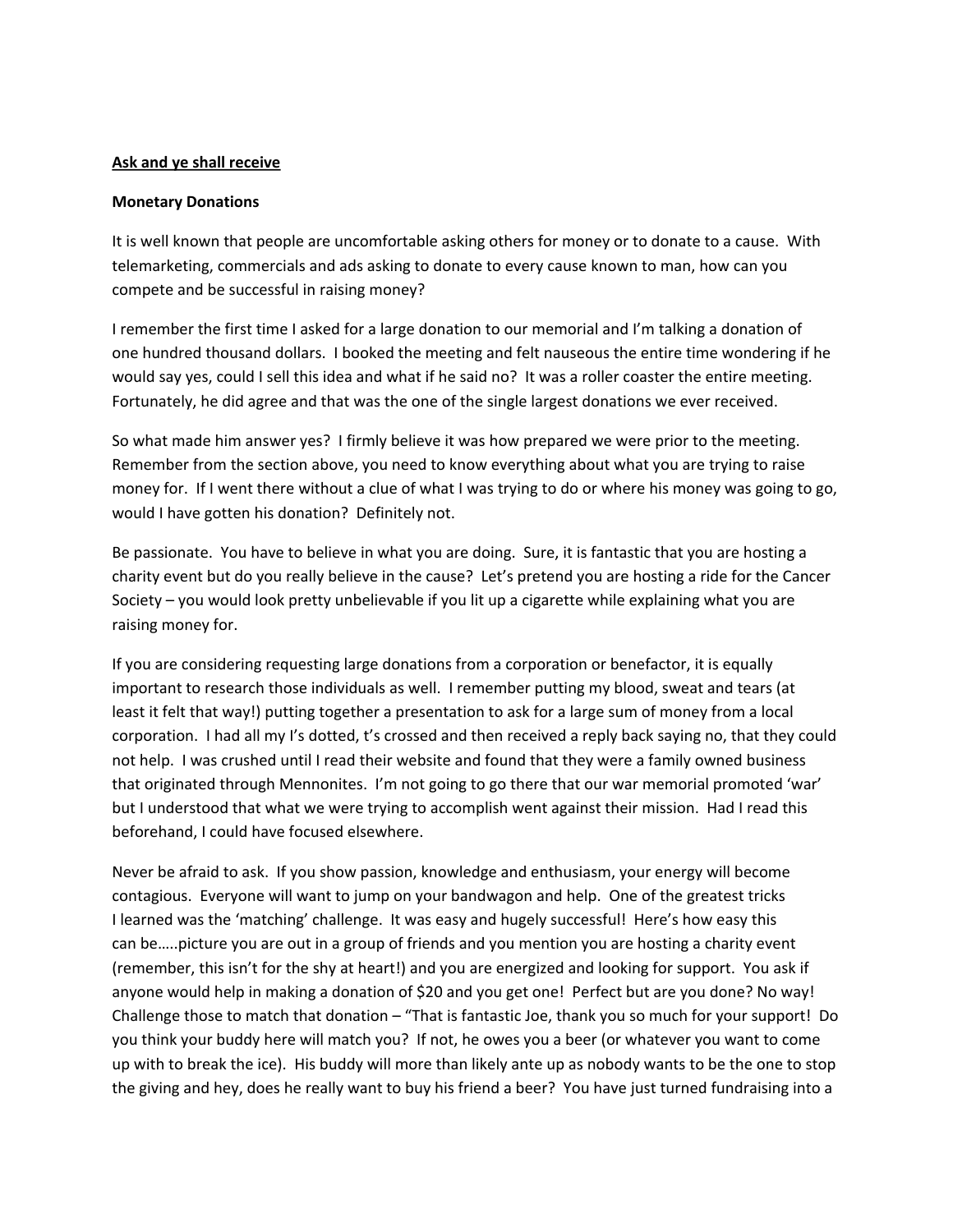chain of giving and nobody wants to be 'that guy' that breaks the chain.

This is the same idea as paying it forward – you know, where someone in line pays for the next persons coffee and it just keeps going. Find that one person in the group and keep going. What is the worst they will say? The worst will be 'no' and your answer should always be 'No problem – could I at least give you a flyer in case you know of anyone who would like to help?" Mission accomplished.

Another great 'challenge' is to promote and ask for support in a crowd or line up. I remember helping raise money for a friends cause and I always carried a flyer. I suggested this to my friend and it worked like a charm. Picture standing in a line waiting to order your coffee. You are one among 10 people waiting for your order. Confidently, start talking to the folks in the line about your event – sell your cause and ask if everyone in line would contribute a dollar to your event. If you have ten people in line, voila you now have an additional \$10 without even trying. Do this every time you are caught in a line and before you know it, the funds start to add up quickly.

If you are looking at catching the big fish in the sea, I encourage you to visit the template section where there are several sample letters you can tailor to your needs. There are letters specific to requesting corporate donations and large prize donations.

When you are successful in gaining support from large benefactors, whether individually or through corporations, remember that they should have something in it for them. Sure, you may not be able to provide tax receipts but you could offer to have their names included in your registration forms (if not already printed) or if they have a banner, you could offer to have their sign or company logo displayed during your event. Every company loves free advertising! Be sure to include their names or company (with their permission) on your website if you are creating an event website.

Keep in mind when hosting an event, if every member just simply pays the registration fee (if applicable) this quite often only covers your overhead and only a small amount will be designated to your actual charity or cause. Encourage everyone to collect pledges and not to simply pay just the registration fee.

#### **In-kind Services and Prize Donations**

When we were well underway with our memorial project, I was amazed at how much cost was associated with incidentals that we have never even considered. As part of our fundraising, we hosted a charity golf tournament which required countless flyers, brochures and other written material. I lost count of how many toner cartridges we went through before I learned a valuable lesson. If you find your costs are taking away from your fundraising goal, look for in-kind services. This could be asking a printing company to print your material and in return, they can publish their trademark on the material (again, free advertising for them!) Even though they are not contributing a monetary donation – this will save you overhead which will result in a higher dollar amount you have raised.

The same holds true to requesting prize donations whether it be door prizes, silent auction prizes or a large ticket item. Maybe the company you are approaching cannot make a monetary donation but they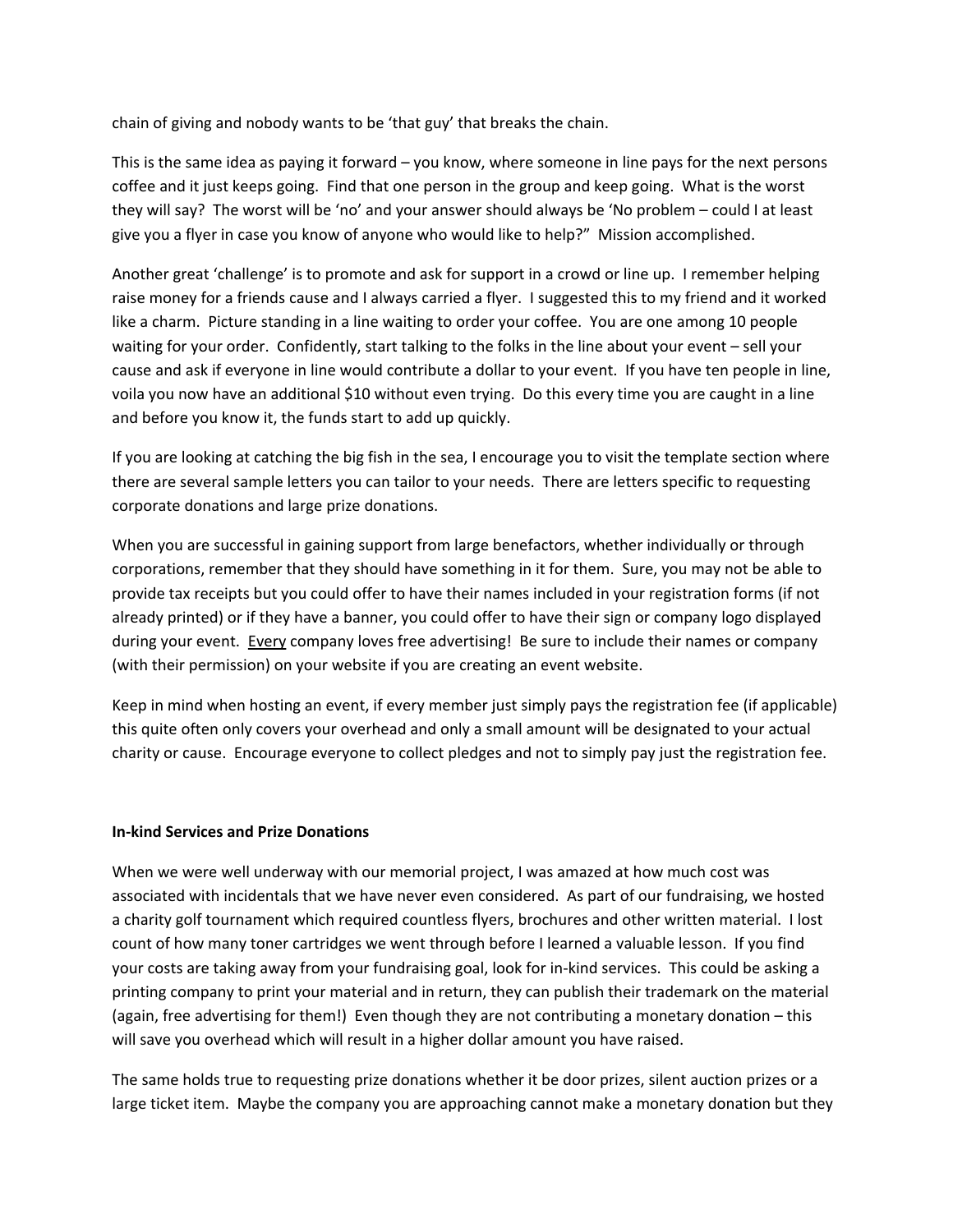may be able to help with a prize. Again, as a plug for them, you can offer to have business cards or a banner displayed on the day of your event.

I found the most successful time of year to request donations is early in the year. If you know you are hosting a ride in the summer, you can certainly start requesting prizes early on. For clothing donations, most companies have sales on the previous years' stock so they are more apt to donate since the new products are out. In the first few months of the year, most companies already have huge sales going on and you can negotiate prizes providing you are willing to accept whatever they have either in overstock or that they are trying to dispose of.

When requesting a large 'feature' prize, try to keep a gender neutral approach. For example, Suzie is a brand new rider and has a sport bike with all the latest gear for safety. Suzie is a petite single gal who is excited to be riding her 'crotch rocket' for the first season. Does it make sense for Suzie to buy tickets to a raffle where the prize is an Extra large Mens Harley leather jacket? Maybe but I doubt it. I would certainly not turn away any prize but try look for options that would work for men and women, riders and non-riders. Instead of a jacket, maybe a gift certificate to the store would be better. Keep in mind as well, depending on the size of the prize, many folks are on bikes. How would you or I cart home a flat screen TV on our bikes? Make available delivery options to the prize winner.

I have never been a fan of 'you have to be here to win' approach. This will deter any person from buying tickets when they know that they will have to be on the road before the winners announced. It is certainly at your discretion but if I know that I have to leave before you pull the winning ticket, why would I buy one?

#### **Door Number One or What you have in your hand**

I personally love this one! If you are planning on having a 50/50 draw, I always suggest having one extra door prize donation – this could be anything from a baseball cap to a coffee maker to a massage therapist gift certificate and anything in between.

After promoting your 50/50 prize winner – play "Let's Make a Deal" with the winner. Here's how….."That is great Joe, congratulations on winning the 50/50 draw with a total of \$200 to the winner. Here's what I have for you - you can either keep the draw money or you can donate those funds back and take what is this box.

Remember, 50/50 is pure 'gravy' donations – 100 percent can go directly to your cause and since the prize has been donated, more often you will find people will 'give back' the 50/50 proceeds. They will be even more enticed to donate back since they still walking away with a prize. You can now add the 50/50 proceeds (all of it!) into the overall fundraising total.

When requesting prizes, the majority of companies require a request in writing. There are several templates for you to reference if you need assistance in making your request. Please refer to the templates and tailor to your needs.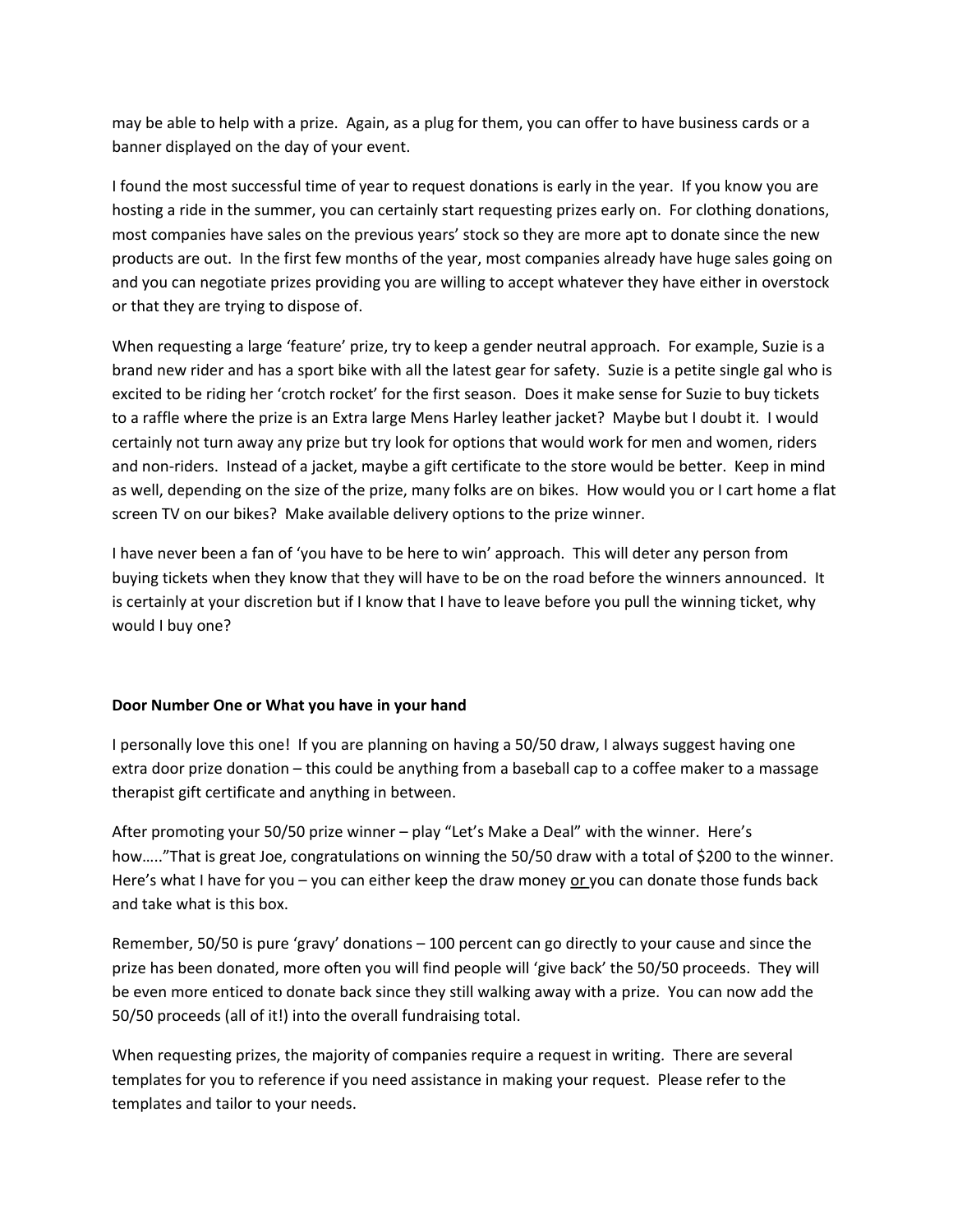Equally as important as a written request, is a follow up thank you letter. I'll expand more on this later on.

**Social media is your best friend**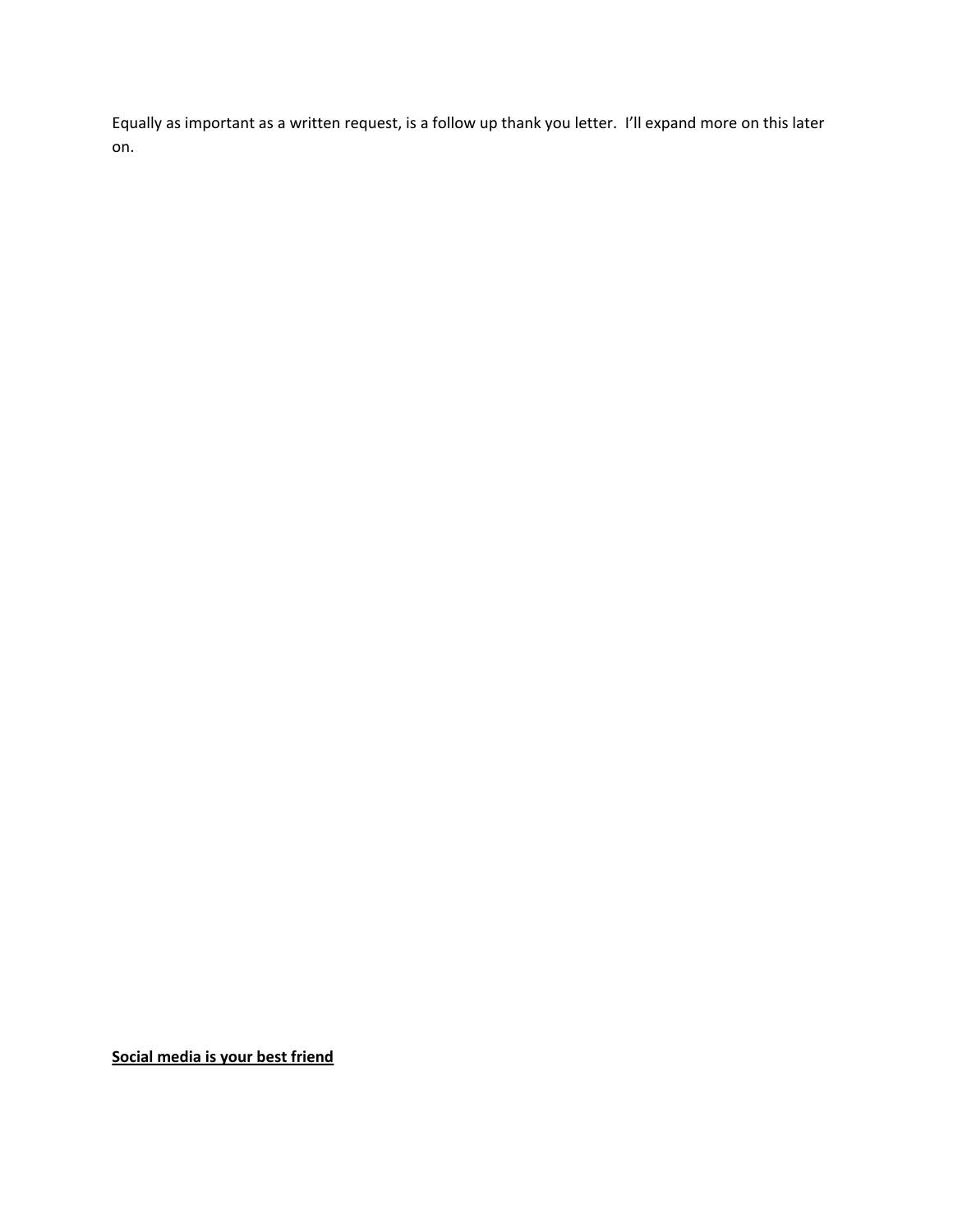Who would have thought years ago the power of social media and how many people you can reach with just the click of a mouse. Social media is a huge asset when bringing awareness to your event but be cautious as social media can be just as detrimental as it can be helpful.

Be professional. Even though social media sites like Facebook and Twitter are 'casual' in nature, you should always present your event with the utmost professionalism. Nothing is worse than creating a Facebook event that has spelling mistakes, lack of detail or doesn't state your mission. Your event should clearly outline:

- What you raising funds for
- Why you are raising funds
- How you are raising funds
- When you are hosting your event
- Where your event is being held

Remember, if you are including any images or photos of individuals (for example, a ride to pay tribute to a fallen soldier) be sure you ask permission to use any photos unless they have already been made public. For example, my Facebook account is for only my friends to view. If someone copies a photograph, they do not have my consent to use it. If my account was 'public' then you have implied consent to use any photos, imagery etc. I also suggest asking permission. At this point, the individual or organization you are raising funds for should already be aware of your event.

In addition to social media sites, there is a multitude of free advertising wherever your Unit is based. Contact your local radio stations, news stations and newspapers to request they promote your event. Better yet, extend an invitation to your event. They may do an article about your success which will make any annual event bigger as the years pass.

Generally speaking, here is a timeline of when your announcements should be requested:

- Newspapers 1 to 2 weeks prior to your event. Any earlier, the public will forget and any later will not give the public time to plan ahead
- Magazines 1 issue prior to your event
- Radio  $-1$  to 2 weeks prior to your event
- Press Releases 24 to 48 hours prior to event day
- Television ad 1 month prior to your event

Remember, there is no harm in asking and as the media circle becomes more aware of the CAV, the more resources will become available to you. You can even send an invite to a report whether for a newspaper or TV station to sit down with you and hear what the CAV and your event is all about.

Again, any support you receive should always be followed up with a personal thank you note after the event.

#### **Plan your route or day and then plan again**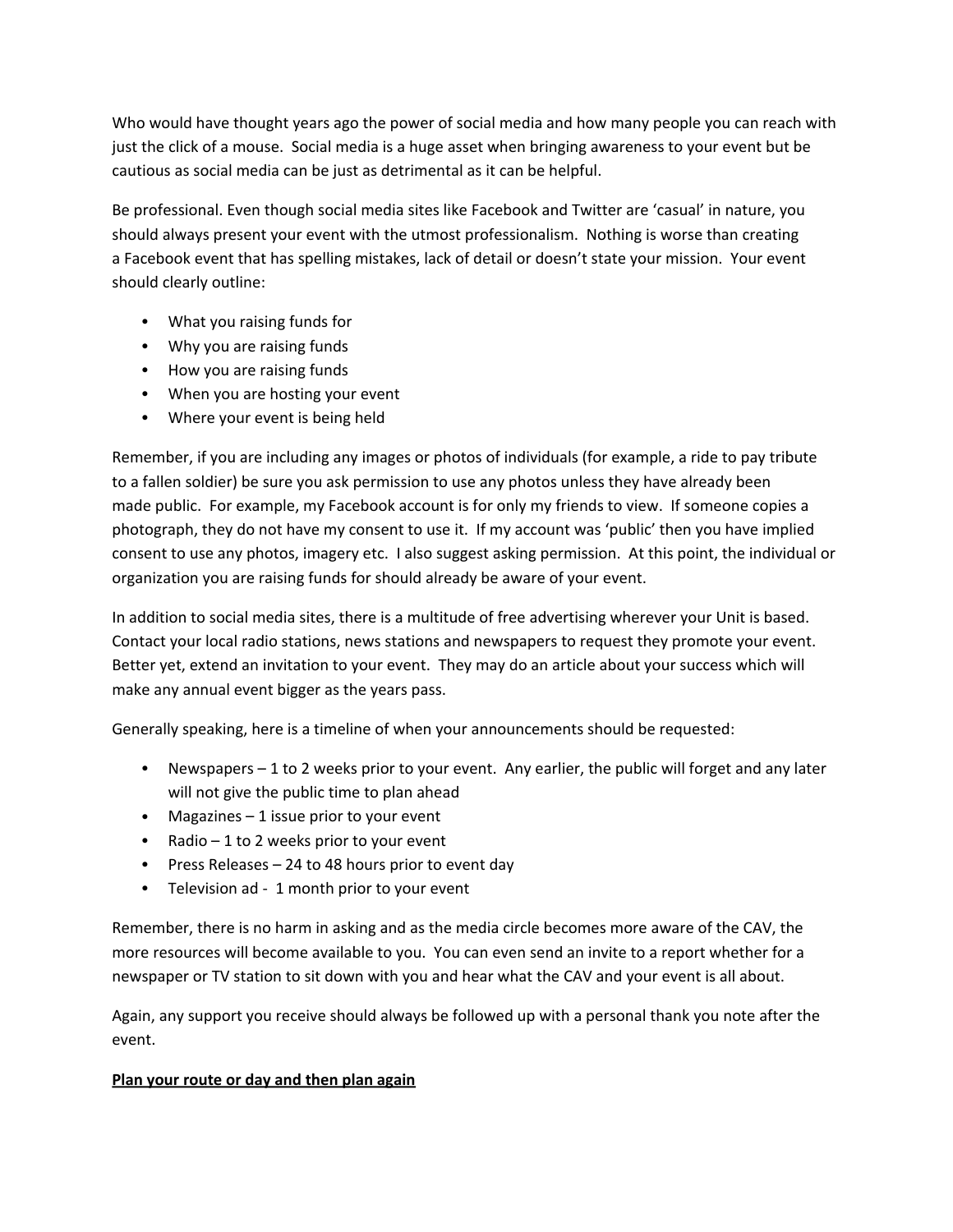There is nothing worse than being on a ride in an area you are not familiar with and no signage or maps anywhere in site. While most rides have a Road Captain to lead the group, often charity rides might be more casual where you ride at your own pace.

It is crucial that careful planning go into planning your route. This should always include your Road Captain and/or Assistant Road Captain(s). They are ultimately responsible for the group and listen to their input.

If you are planning a large attendance, take note of the following when planning your route:

- Are you riding in a heavily trafficked area? If so, can you possible move the ride to somewhere less busy?
- If you have a group leaving at once, consider limiting left hand turns (unless there is a generous in length advanced green) No group likes being split up and it can be frustrating and stressful sitting on a busy street where only 2 to 3 bikes can get through at once.
- Does it make sense to have a police escort? If so, you may be required to apply for an event permit which typically takes 31 days to obtain (check with your local municipal office on how/ when to apply) If the police do not require a permit, perhaps they can assist with some of the busier lights or to make sure your exit and return are done safely
- If your ride is going to be in smaller groups, is there someone in each group to lead and who is familiar with the route?
- No man left behind if a rider breaks down or has an emergency, who will stay behind with that rider to make sure they are safe?
- Consider placing your less experienced riders up front
- Have a tailgunner this way you know that no one has been left behind
- Is there gas stations along the way? Sure, you know the size of your tank but it is no fun for a rider who is running on fumes and worried they might not make it back
- Is there a rest stop? Is there bathroom facilities suitable for men and women?
- How long is your ride?

Once you have your route planned, right out the direction and ask someone unfamiliar with the route to drive it. You will then know if your directions are too vague and you can receive unbiased feedback on the route you have planned. Maybe the gravel road wasn't such a good idea or maybe your 'guinea pig' loves the scenery and the twisty roads you selected.

Plan for the worse. I hate being negative but this has happened more than once where you have the ideal route – it's beautiful, quiet and a great ride then you find out that the roads are being being repaved the weekend of your ride. Always ride your route 2-3 days before your event just in case something unexpected comes up. That way, you have time to come up with an alternative route and print new maps and signage. In addition, you can ask your local municipality if they are aware of any upcoming construction on the route you selected.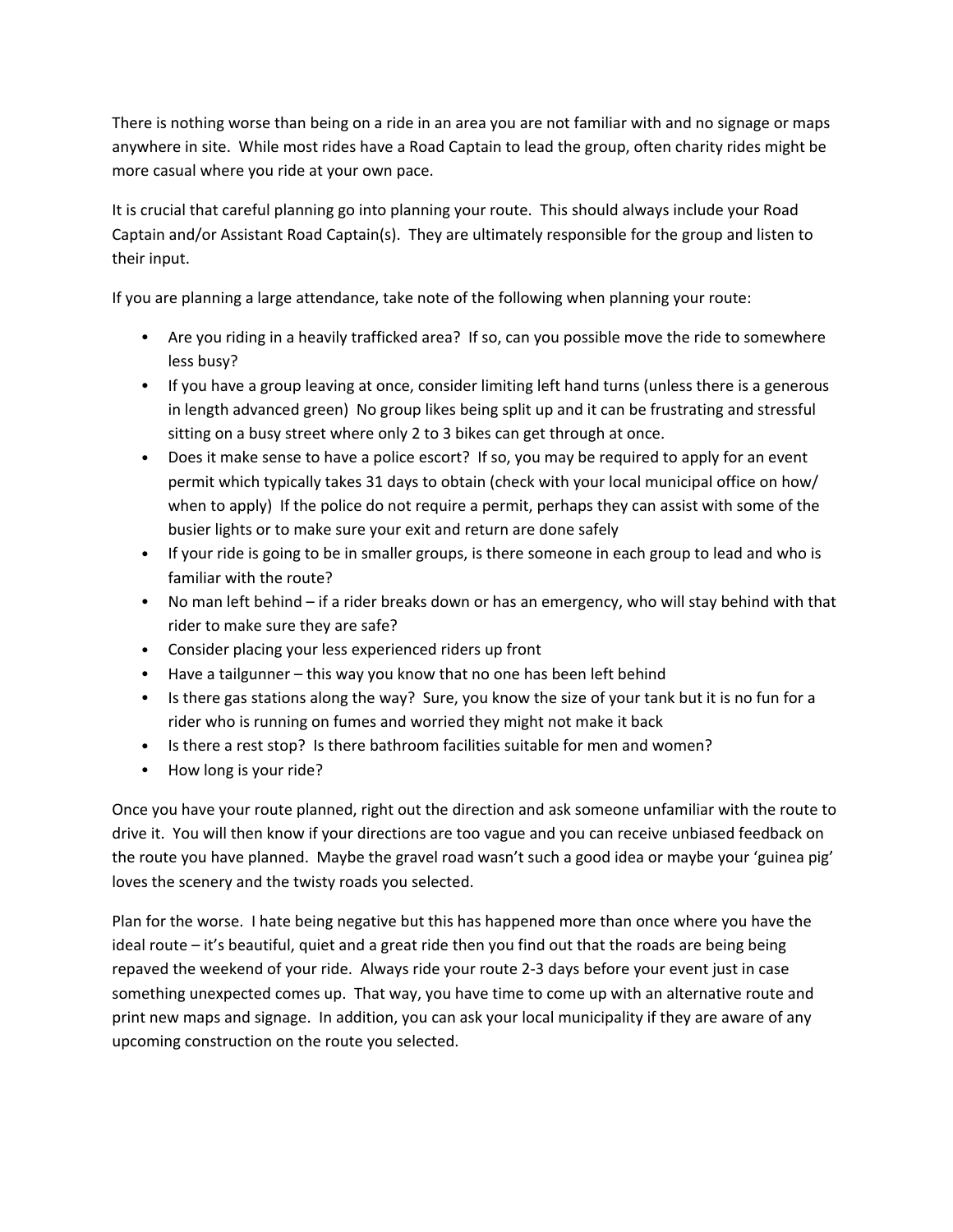#### **Never underestimate the power of a thank you**

I cannot begin to say how important this step is. After your event, **it is critical to say thanks to those who helped**. I'm not talking about every rider who took part but for those who truly made a difference in the success or bigger success of your event.

Keep inventory of every donor who made a significant contribution – perhaps it was door prize or a person of significance who attended your ride or a benefactor who made a significant donation.

I often would publish this on my social media site, particularly for those who made a prize donation (again, free advertising for them!) plus I would send a personal **hand written** letter of thanks. My grandmother always said that it means more when it is handwritten versus typed but this is for you to decide. If you are going to send type written letters, be sure each letter is personally addressed to the person and is tailored to what they donated. Nobody appreciates a generic template thank you.

Keep a copy of your inventory in case your event becomes an annual event – this way you have done the legwork already and it is highly likely that the individual/company will continue to support you when they know that you are sincere.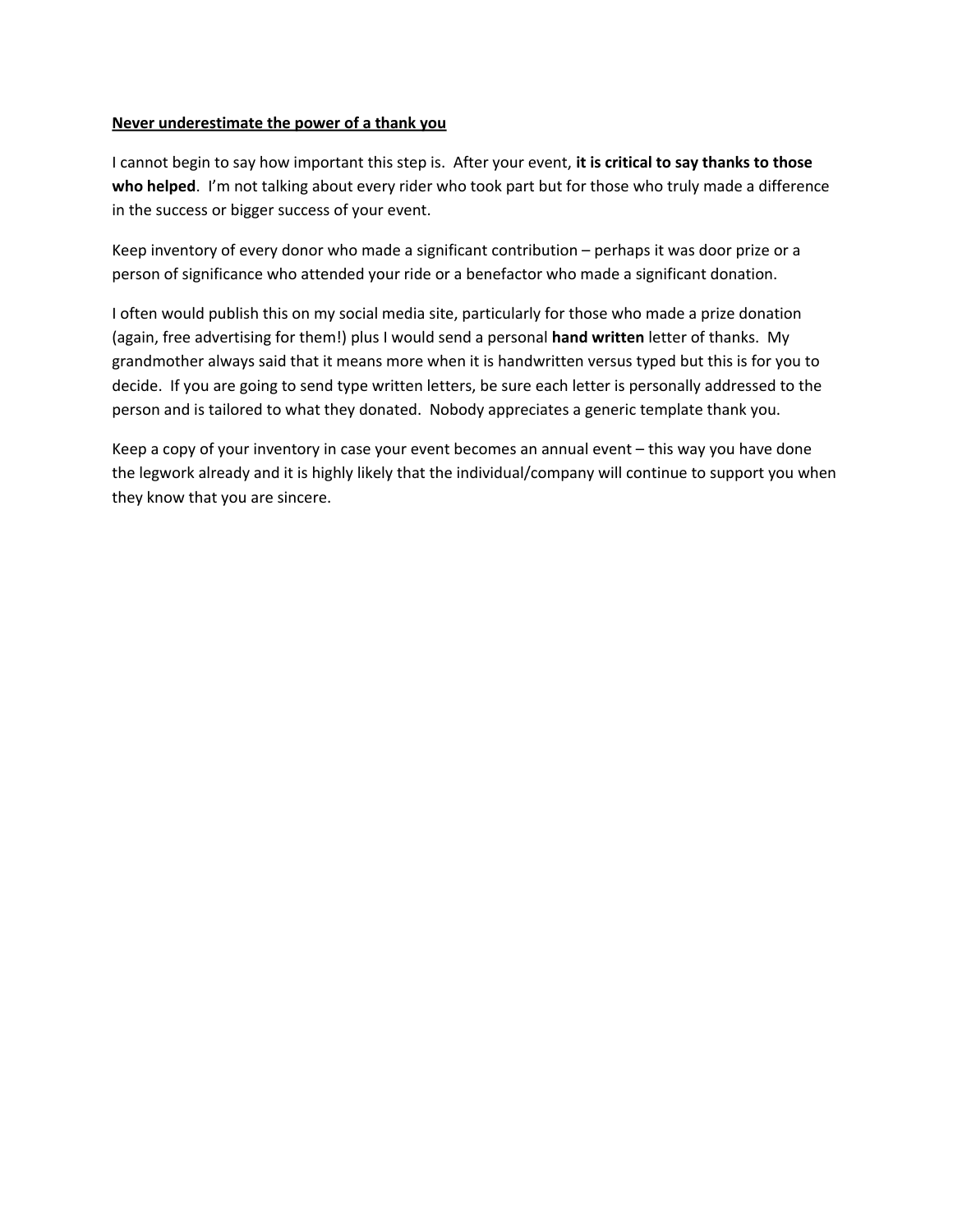#### **The event isn't over once the last person leaves**

You will often find the most beneficial information doesn't come during your event but comes afterwards. I remember hosting my first ever golf tournament and let's preface this by saying that I don't golf, have never stepped foot on a golf course and learned as I went.

It wasn't until after that I learned what went well and what we could have done differently.

After your event, send a handful of letters to riders, donors and volunteers and thank them for their support. You can also ask for their feedback on what they thought of the event. Don't take this as criticism – this is a gift from your participants so that you can learn what you can do to make the next event even better. There is sample letter in the Template section should you wish to send these following your ride. I suggest not just asking members of your Unit as they will be thrilled with the outcome (as you should be!) but more often the true feedback comes from those with an impartial, unbiased view. You can certainly ask members of other Units – we are all here for the same reason and want to make sure that the CAV is highly regarding and respected in whatever we do.

#### **Celebrate your success**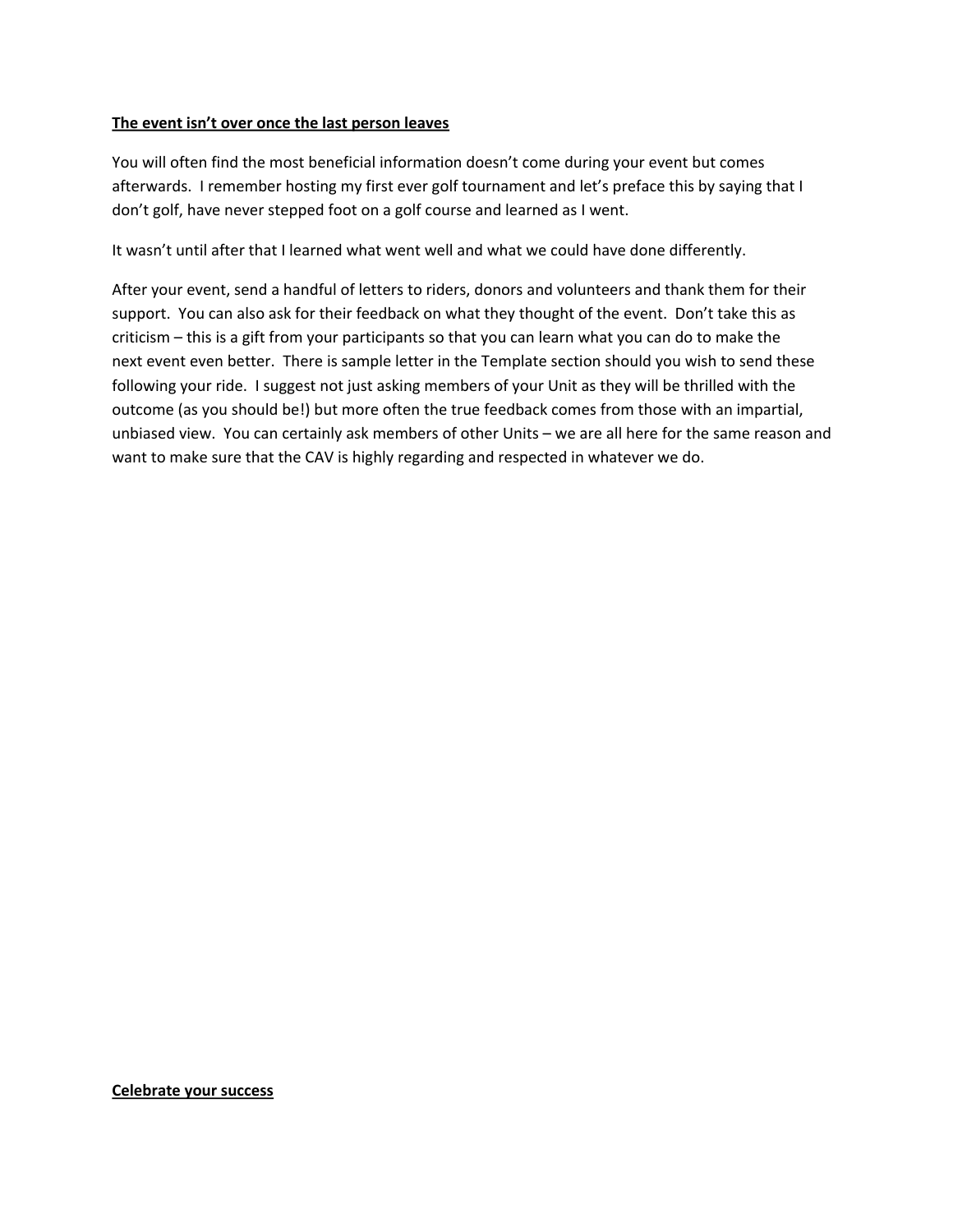Congratulations on an amazing journey! Whether this is your first or hundredth event you have hosted, it is so important after all your hard work to celebrate your success. I always suggest having a 'post mortem' party a few weeks after your event. This way, you can go over the feedback you received and just have a down right party to celebrate what you have done. You have made a difference in your community and have helped a cause that has seen the energy and passion of the CAV. Pat yourselves on the back and congratulations!

#### **Start the journey again**

Philanthropy to me is addictive – the thought of being able to help someone or some cause gives me a rush that is hard to explain. For some, you might already be planning your next event and kudos to you! Paying it forward is equally important so if your event is over, we encourage you to support the Units' around you. By now, you know the amount of effort that goes into hosting a ride or event so pay it forward and support those around you. Remember, we are one CAV family!

----------

I hope this information has helped on your journey. Remember, your Ops Team are here to help! If you have any questions or feedback on what worked/didn't work for you, let us know! There is no magic wand for fundraising but the more information that is shared, the easier and more successful we all will become.

Take care and shiny side up always!

Kathryn "Kat" Damman /John "Stoker" Damman – 1st CAV Ops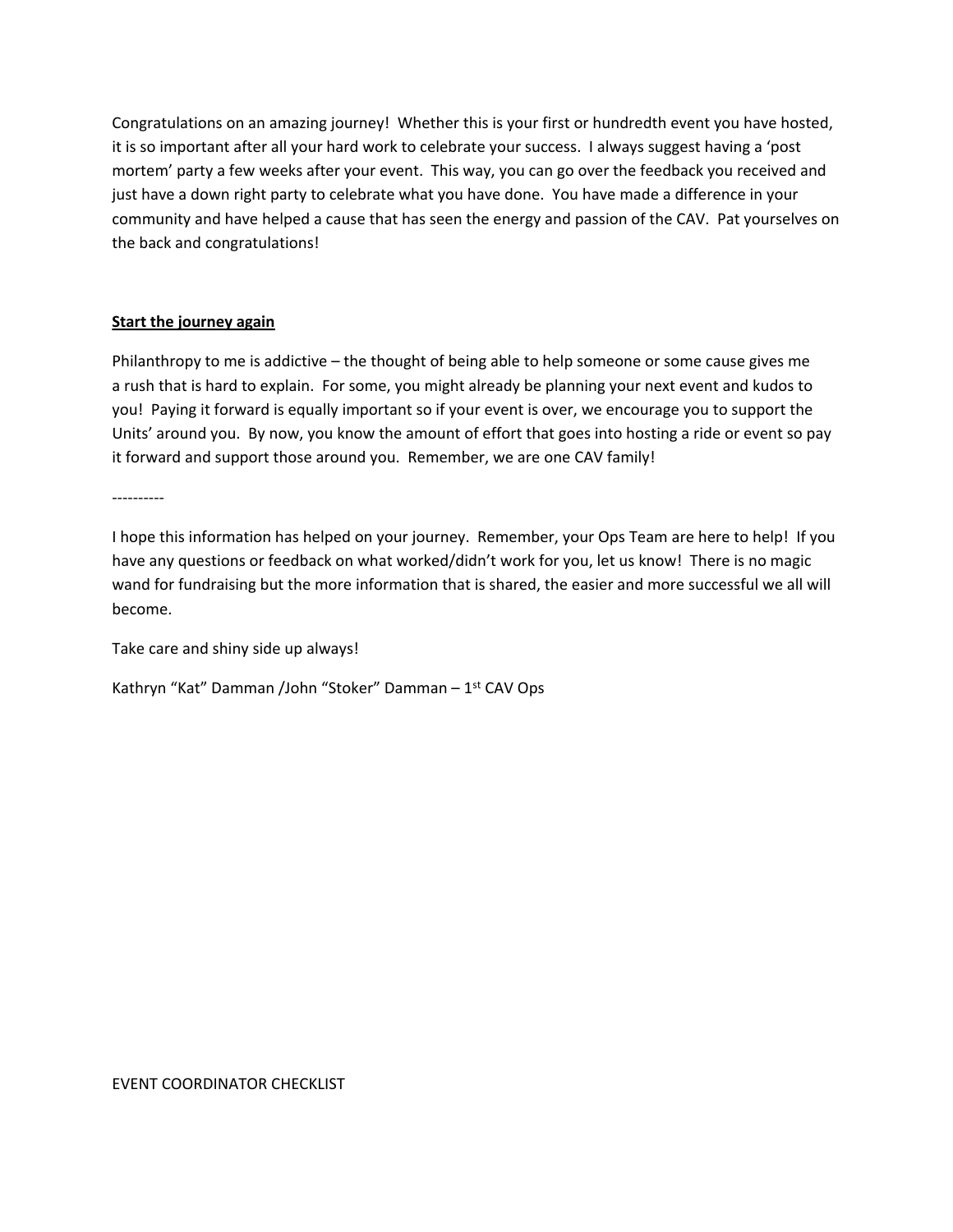Determine what your charity or event will be in honor of Select your date and time for the event Secure venue for hosting the event Contact family or organization you are fundraising for Coordinate your committee Delegate the committee to specific tasks Check in with committee members on progress – are you on track? Do you need more volunteers? Work with Road Captain or the individual arranging the route – drive it yourself before you determine if anything needs to be modified Arrange to have fundraising letters drafted (see templates) Work with media coordinator to issue letters/emails and press releases for your event Host event committee meetings weekly to ensure that no area has been overlooked Determine if Master of Ceremonies if required or who will be giving the opening comments Determine if prayer will be done prior to the ride – if so, secure individual who can provide the avocation Confirm venue just prior to the event – provide numbers if serving food or if any detail has been missed Arrive early the day of your event to meet and greet participants

Be prepared to stay behind if required – there may be other tasks that need to be completed while riders are on the road (i.e preparing lunch ect)

Prepare to give closing remarks

Schedule follow-up committee meeting after event to discuss and celebrate your success Arrange to have thank you letters completed and mailed to donors

#### **KEY POINTS**

- **Surround yourself with positive energetic individuals**
- **Delegate tasks**
- **Keep in the loop of each committee members progress**
- **Stay positive!**
- **Think ahead what problems/issue could arise and make a plan!**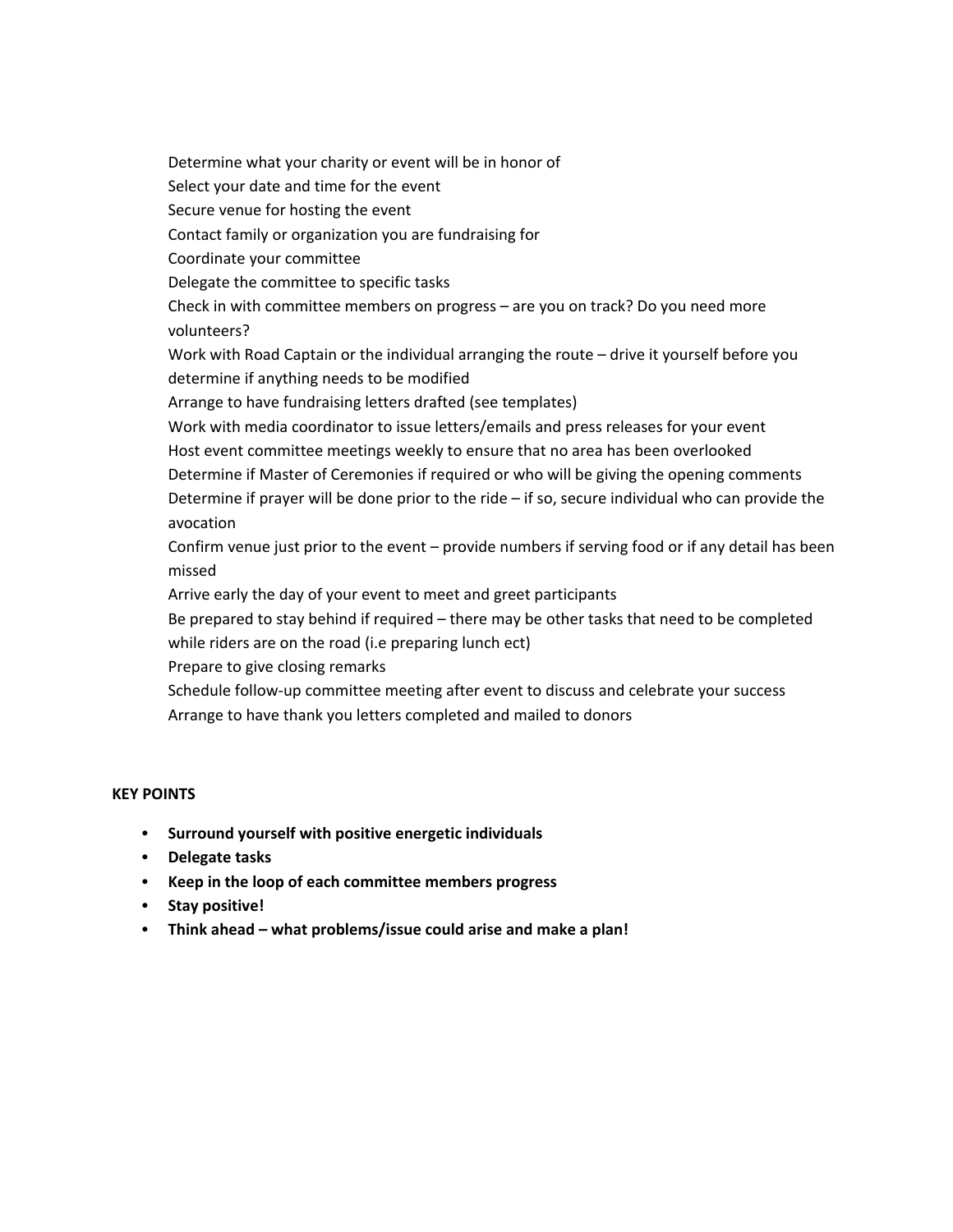#### RIDE COORDINATOR CHECKLIST

Determine length/duration of ride Estimate number of participants if possible Confirm if rest stop/gas stop is required Establish ride route Work with committee to ride/drive the route prior to mapping route Determine what type of signage is required (arrows, maps etc.) Create route directions – either arrows, road maps etc Drive the route just prior to event to ensure that roads are not under construction Print off CAV Insurance slip from CAV website and carry on your person Determine if tail gunner is required or is ride going to be a staggered departure Confirm how many Road Captains are required or if Tail Gunner is required Announce 'rules' prior to ride starting (follow road signs, no blocking etc.) Announce that every rider/passenger must have completed waiver Enjoy the ride!

#### **Key Points**

- **Safety first watch how many left turns you have on your route**
- **Do you have the CAV insurance slip printed?**
- **Plan, plan and plan again ride the route just prior to the event to make sure there is no road closures etc.**
- **Leave no one behind do you have enough Road Captains/Tailgunners?**
- **Does your rest stop allow for bathrooms for both men and women?**
- **Does your route have a gas station along the way?**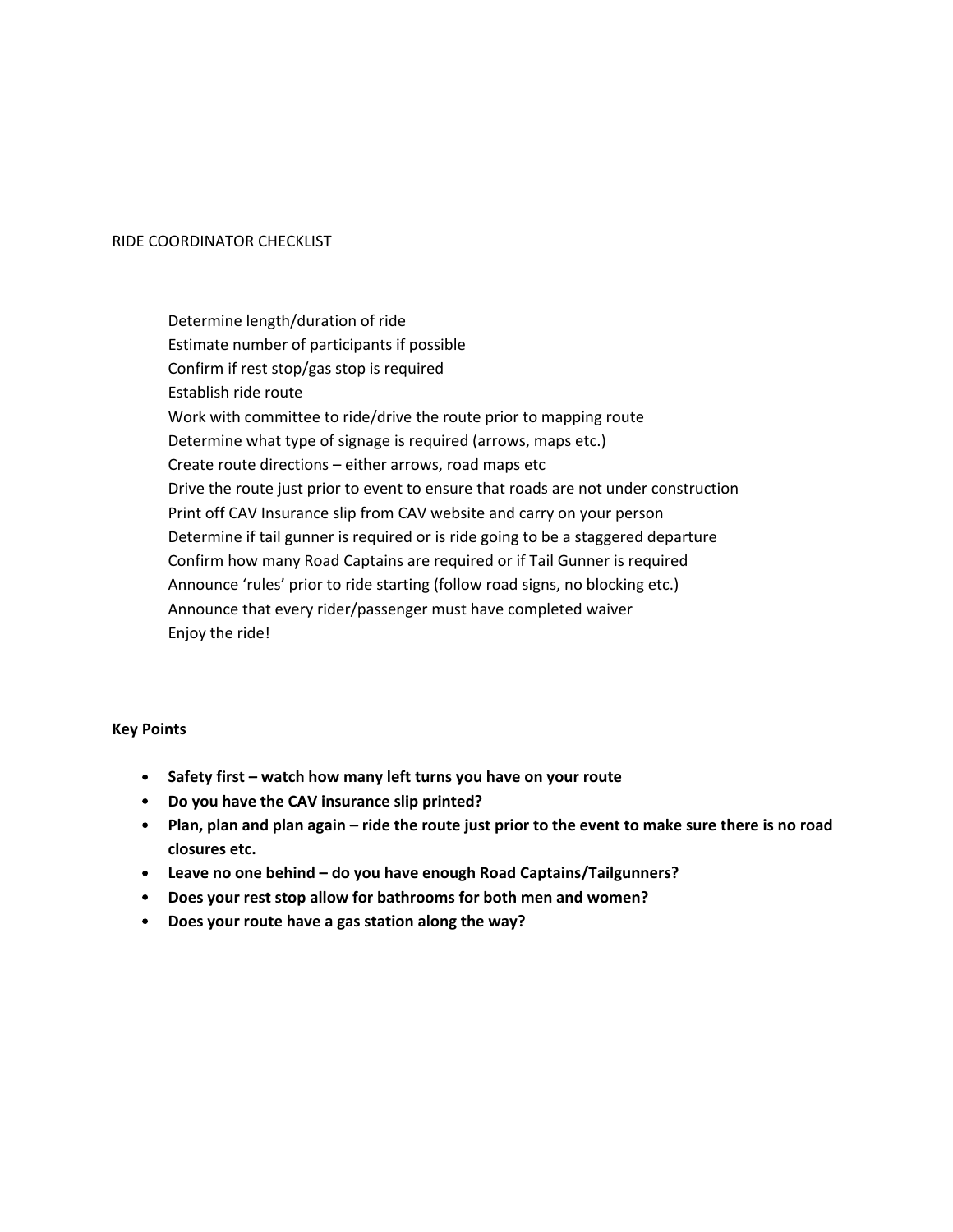#### FUNDRAISING COORDINATOR

Determine how many members should be on committee Create your fundraising goal Establish list of potential donors Research potential donors Decide how many prizes are required (ie silent auction, door prizes etc) Work with Event Coordinator to determine what level of donation will result in recognizing donor (ie. \$500 donation = donor name displayed on day of ride) Create fundraising letter outlining your cause and what you are asking for Keep list of donors contacted with contact name/address Maintain list of what donations/prizes have been donated Issue thank you letters to all donors one week after event is completed

#### **Key Points**

- **You never know unless you ask don't be shy in asking for donations!**
- **Be ready to explain what you are doing, where the money is going to and how it will help**
- **Keep a list of donors this will be helpful to send thank you letters plus if hosting the same event annually, you have a list of those more likely to help again**
- **Every dollar makes a difference even if you only receive small donations, the charity or cause will thank you as it was more than they had before your event**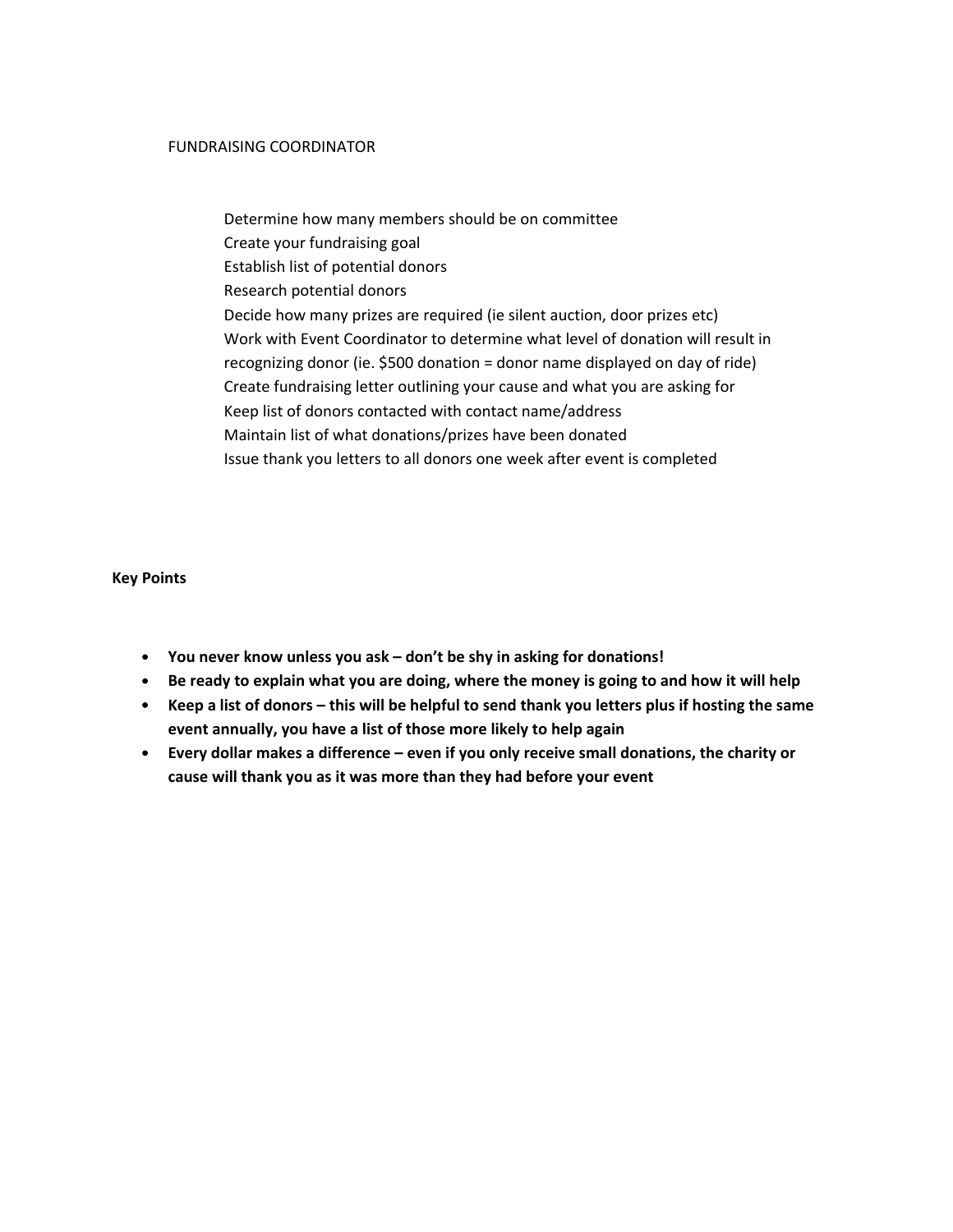#### MEDIA COORDINATOR

Research and compile list of all local media you wish to contact (ie radio shows, newspapers, local TV stations etc.)

Create letters for any dignitaries you wish to attend your event and what role they will have during your event (ie, speeches, observe, ride etc)

Issue letter to family members if event is to honor an individual

Create waiver form for all riders/passengers to sign on day of event

Determine and create posters to be distributed to local businesses

Create registration form/pledge form and arrange for copies to be available or add to website

Create Facebook event for those Units who have a Facebook group

Issue press release to media outlets 1-2 days prior to the event

Send thank you letters to those media outlets who attended or profiled your event

Mail thank you letters to any dignitaries who attended your event

Mail thank you letters to the family members who attended your event, if applicable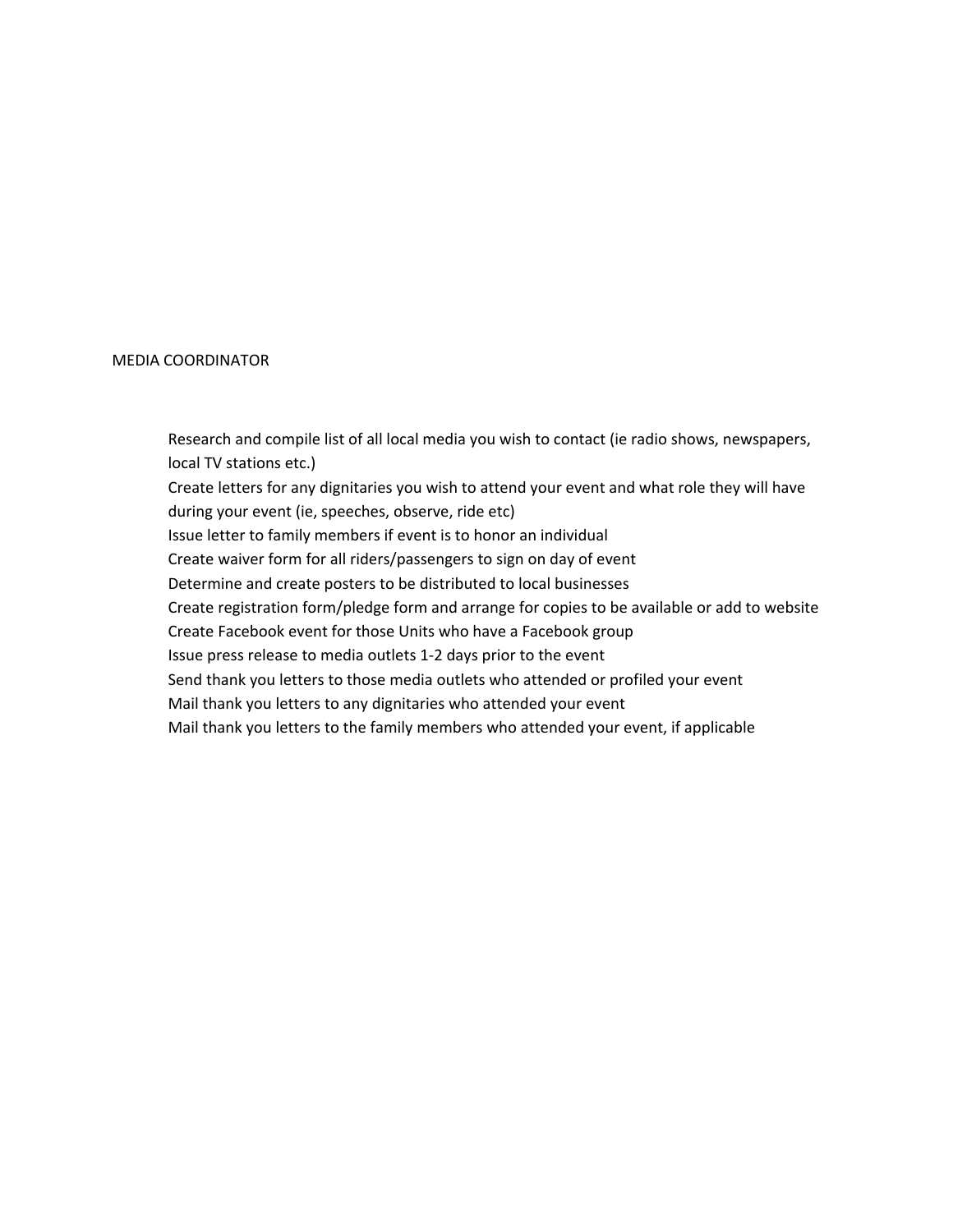#### AT HAND COORDINATORS

Purchase raffle tickets, 50/50 tickets etc prior to event Create posters or signs to use at the venue Set up venue either the night before or morning of the event Display prizes Determine where registration table , food table etc will be at the event Ensure waiver forms are accessible and pens/pencils supplied Collect fundraising funds/pledges Ensure a 'float' is available should you need to make change Direct riders/participants to where ride is starting (keep the flow moving) Promote the purchase of raffle tickets Assist the event coordinator with any task needed to make the day successful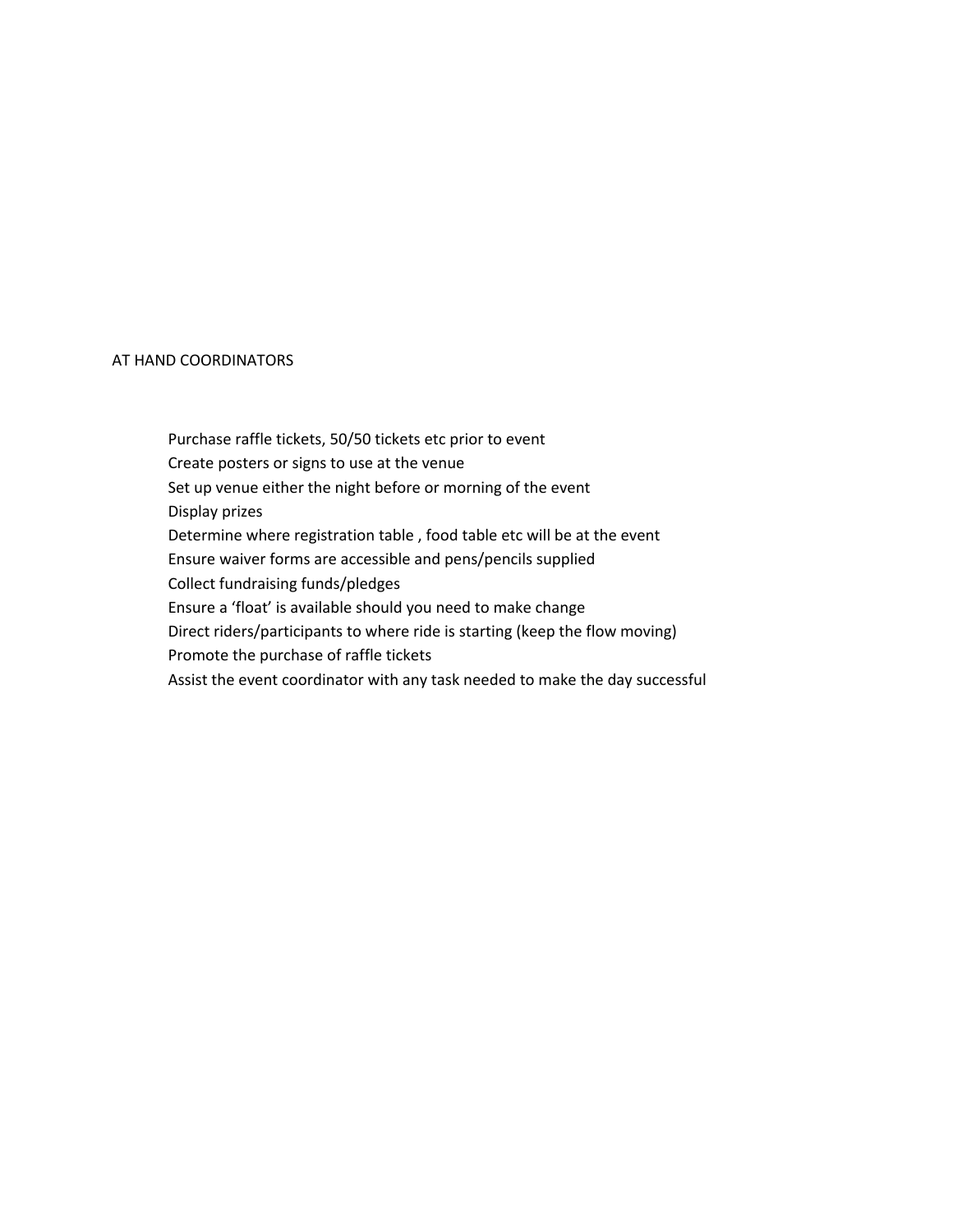The following pages are sample letters which you may wish to revise and use for your own event. This library of letters will continue to grow so please feel free to send any of your own letters so we may add for others to reference.

- 1. Media Release template
- 2. Request for donation template
- 3. Thank you letter template
- 4. Invitation to event (ie, mayor, special guests) attendance only
- 5. Invitation to event (ie, mayor, special guests) request to speak at event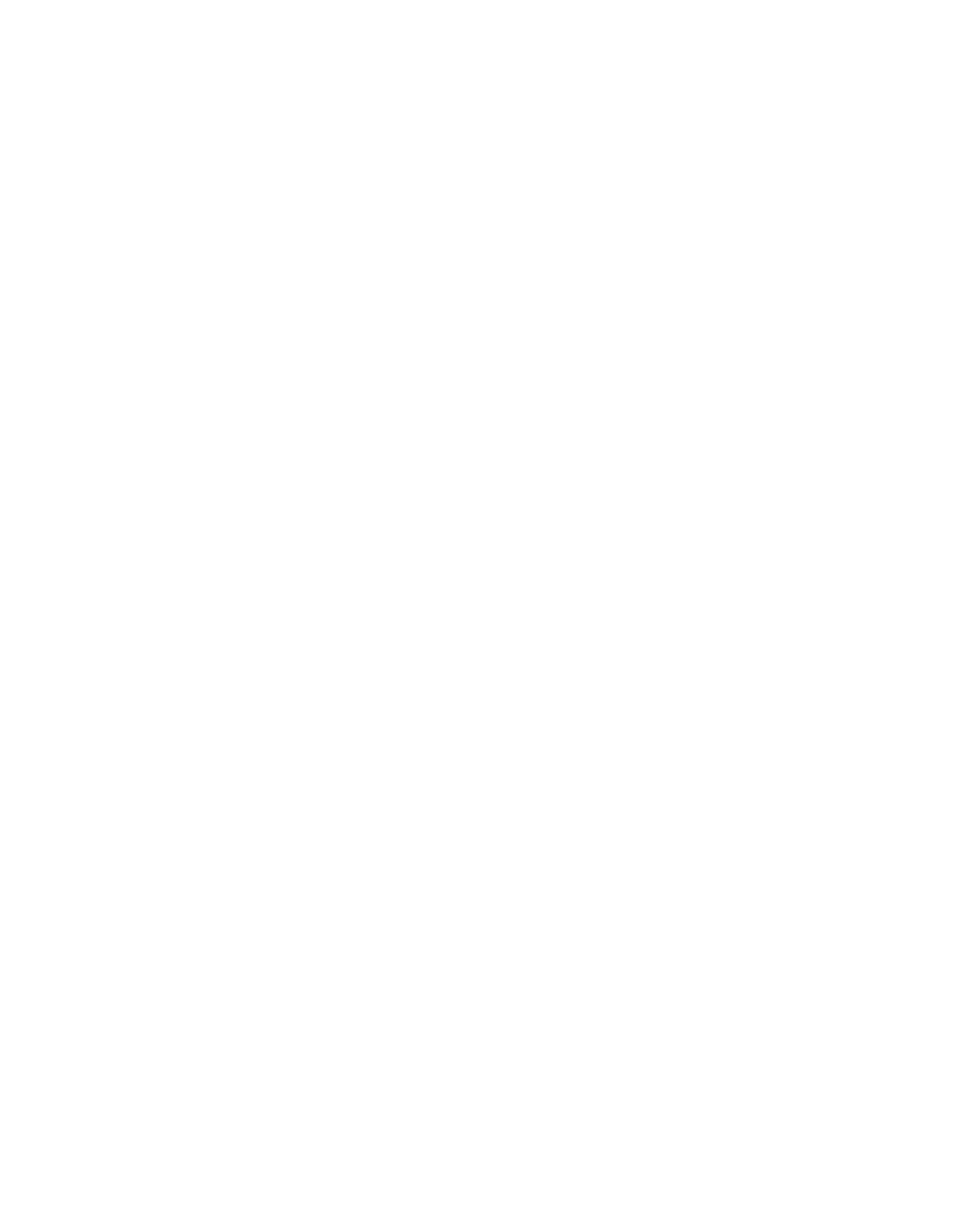FOR IMMEDIATE RELEASE:

#### CONTACT:

Contact Person (your name)

Voice Phone Number

Email Address

<NAME OF EVENT>

<City>, <Province>, <Date> - The first paragraph. Begin your press release with a two sentence paragraph that provides a quick overview of the event and why it is important. It should read easily and

make your news sound exciting to a general audience.

Next, provide some background information on the event.

Make sure to write your release in terms that readers will understand.

Your text should explain the purpose, and intrigue the reader to find out

more.

ABOUT THE CAV

 THE CANADIAN VETERANS MOTORCYCLE UNIT IS NOT A GANG OR A CLUB. WE ARE A NATIONAL BROTHERHOOD OF CANADIAN ARMED FORCES VETERANS SERVING AND RETIRED, AND THEIR SUPPORTERS, WHO ALL SHARE THEIR ENTHUASISM FOR MOTORCYCLES.

WE MAINTAIN THE VALUES OF OUR UNIFORMED SERVICE: INTEGRITY, LEGITIMACY, STRENGTH AND HONOR AND STRIVE TO LIVE OUR VISION STATEMENT OF RIDING, HAVING FUN AND HELPING OTHERS.

 $-$  END  $-$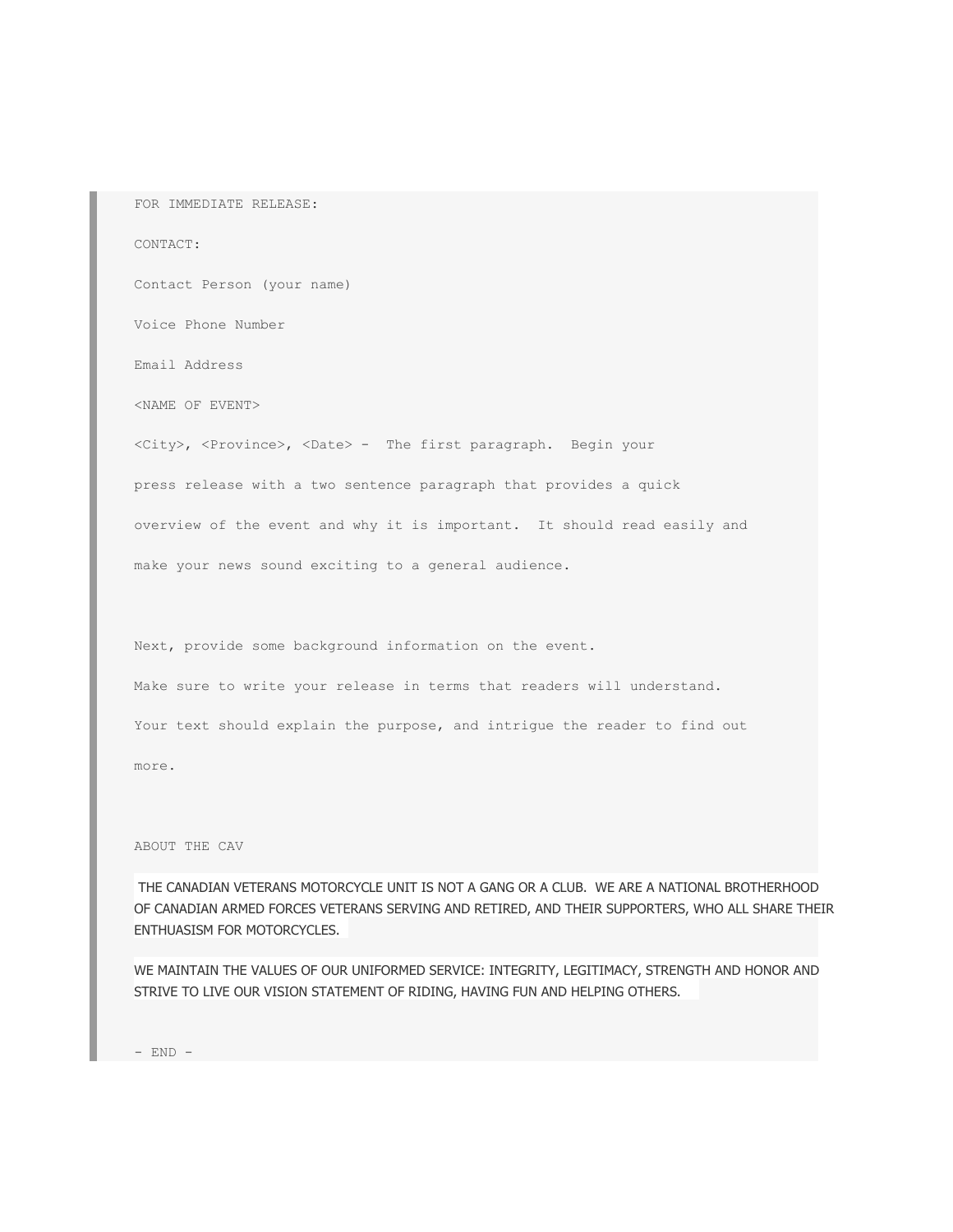

Date

 Street Address City, Province Postal Code

Dear :

 I am writing to ask for your support for a truly special event the Canadian Army Veterans (CAV) Motorcycle Unit will be hosting on (date). The CAV is not a Gang or a Club. We are a National Brotherhood of Canadian Armed Forces Veterans and supporters who are Motorcycle Enthusiasts. Our vision statement is to ride, have fun and help others.

 The (name of event) is a (provide description of event ie. 50km motorcycle ride) that will raise money and awareness for (name of charity). (Name of Charity) provides (provide brief description of what the organization/charity does).

Our goal is to raise \$  $\blacksquare$  in donations to support (name of charity) and as a community partner, we need your help!

It is for this reason that I am writing to you to request a donation in support of this great cause. < <Insert directions for how you want them to give>

**In recognition of your donation/prize donation, we would be happy to recognize your company on (provide details as to where they will be recognized – for example, banner to be displayed during event, donor form, website, facebook etc.)**

**\*The above paragraph to be included only if requesting corporate donations or prize donation where the donor will be recognized.**

With your help, I know we can make a difference and thank you for your generosity. I hope I can count on you.

Sincerely,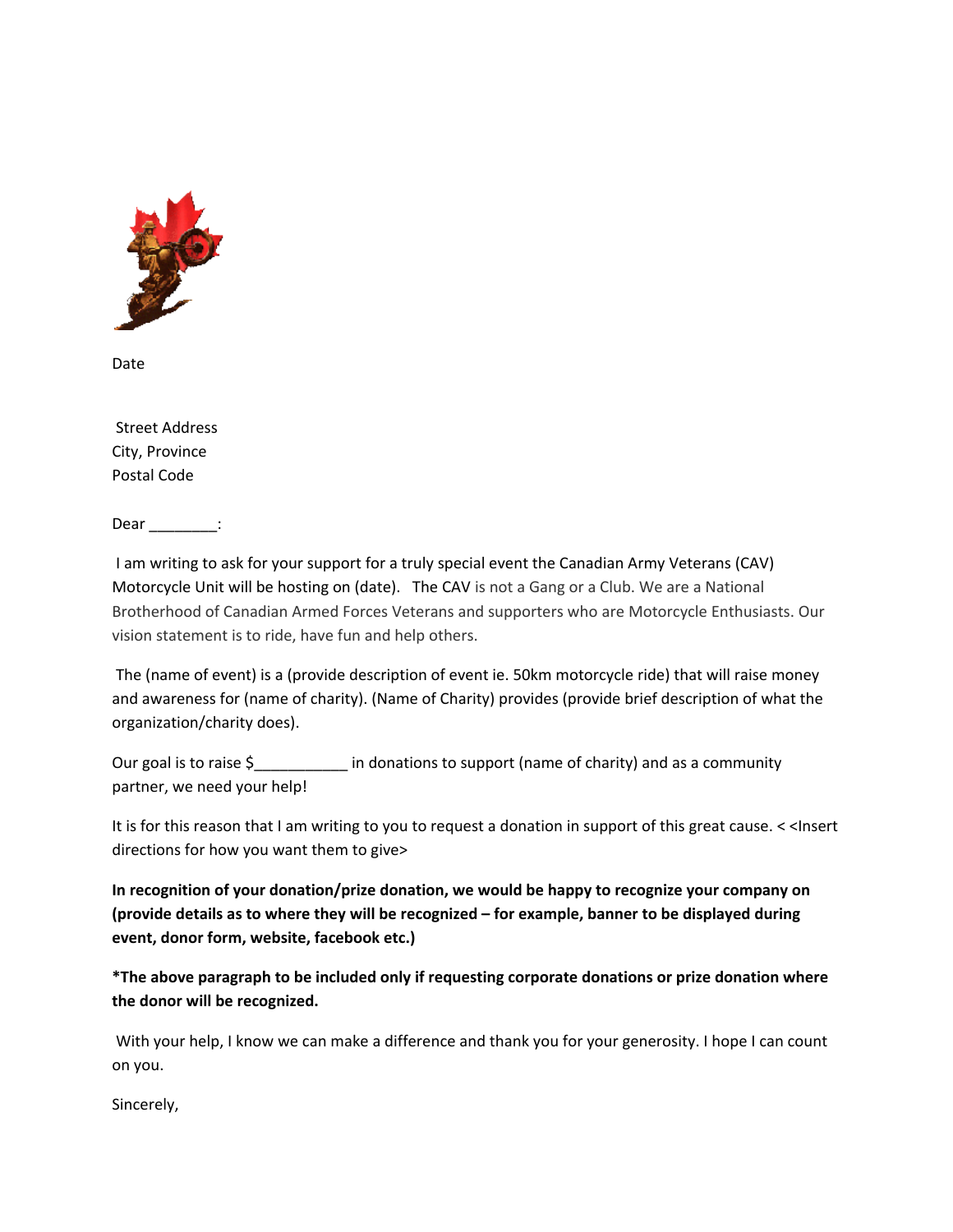

Date

Street Address City, Province Postal Code

Dear \_\_\_\_\_\_\_\_\_\_\_\_\_\_\_\_\_\_\_\_,

On behalf of [organization name], I would like to thank you for your generous donation of (indicate \$ amount or prize donation). Your contribution makes it possible for us to [state purpose].

With support like yours, this year, we have [briefly describe growth or goals achieved ie, amount raised]. This is only possible because of thoughtful contributions from people like you.

As you know, the cost of [brief description of what organization does] does not go away. We hope for your continued support in the future.

Once again, thank you for your generous donation.

Sincerely,

[Signature]

[Name] [Organization <1st, 2<sup>nd</sup>, 3<sup>rd</sup> CAV followed by Unit Name>)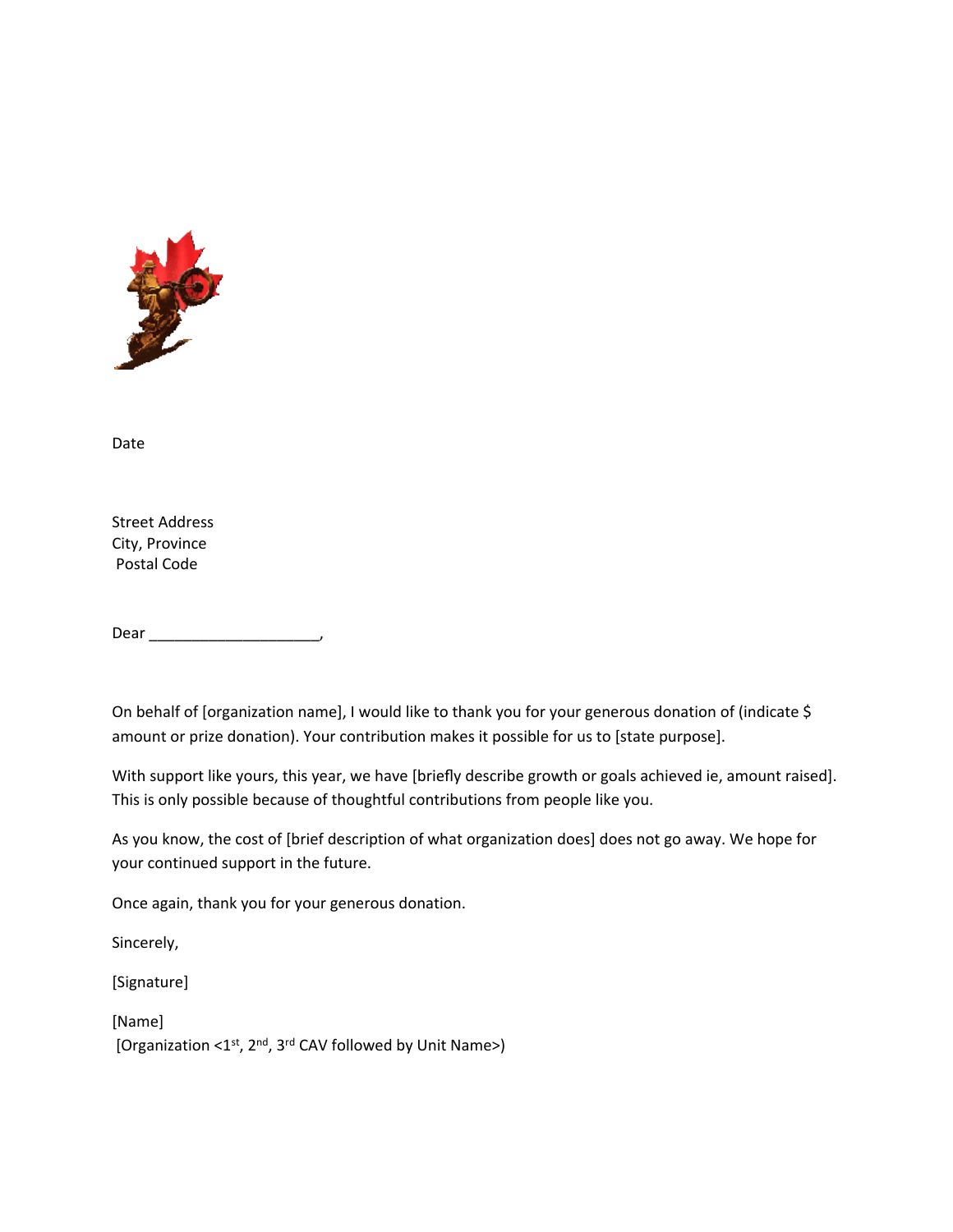

# **Celebration of the Liberation of Holland**

 Hosted by the 1st CANADIAN ARMY VETERANS MOTORCYCLE GULF-KUWAIT UNIT, **KITCHENER** 

As you may know, this May will mark the 68<sup>th</sup> anniversary of the Liberation of Holland, in which more than 7,600 brave Canadians gave their lives to secure the freedom for the people of the Netherlands. The bond between Canada and the Dutch remains a special warm bond of friendship and respect as a result of the heroism of our Canadian military.

As such, on behalf of Harry Watts, World War Two Motorcycle Dispatch Rider, and the Canadian Army Veterans Motorcycle Gulf Kuwait Unit, we cordially invite you to celebrate the 68<sup>th</sup> anniversary of the Liberation of Holland.

This celebration will commence with a color party from our community Veterans Associations and an opportunity to meet and greet our Canadian local heroes.

The details of the event are as follows:

| Date:  | Saturday May 4th                                        |
|--------|---------------------------------------------------------|
| Time:  | 8:45am to 11am                                          |
| Where: | Kitchener Market (outside main entrance on King Street) |
|        | 300 King Street East                                    |

We would greatly appreciate confirmation of your attendance by email at [kdamman@rogers.com](mailto:kdamman@rogers.com) or by telephone at 519-635-6736.

With thanks,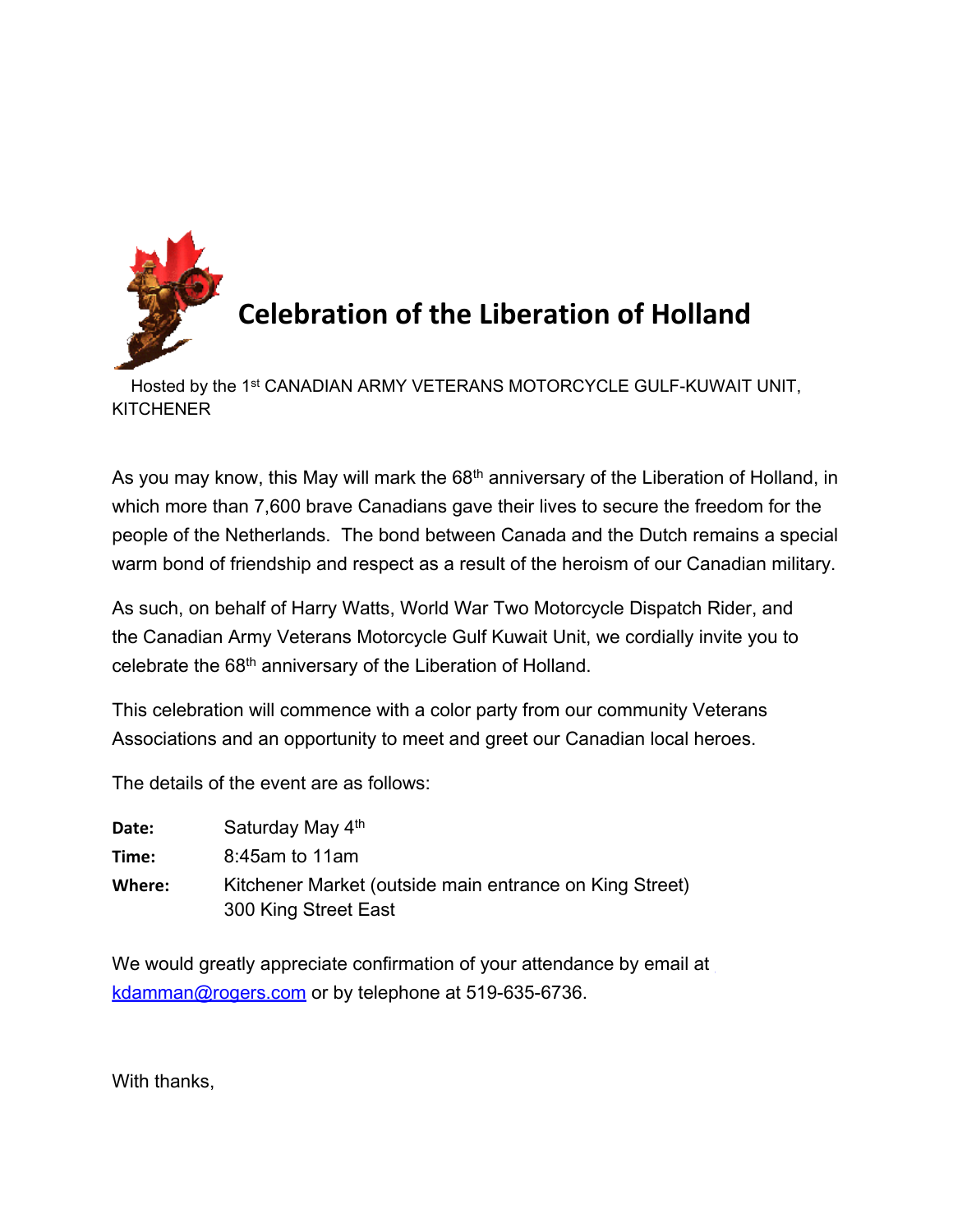Kathryn Damman On behalf of Harry Watts



## **Celebration of the Liberation of Holland**

Hosted by the 1<sup>st</sup> CANADIAN ARMY VETERANS MOTORCYCLE GULF-KUWAIT, KITCHENER ON

### **Celebration of the 68th Anniversary of the Liberation of Holland**

As you may know, this May will mark the 68<sup>th</sup> anniversary of the Liberation of Holland, in which more than 7,600 brave Canadians gave their lives to secure the freedom for the people of the Netherlands. The bond between Canada and the Dutch remains a special warm bond of friendship and respect as a result of the heroism of our Canadian military.

As such, on behalf of Harry Watts, World War Two Motorcycle Dispatch Rider, and the Canadian Army Veterans Motorcycle Unit – Gulf Kuwait Unit, we cordially invite you to celebrate the 68<sup>th</sup> anniversary of the Liberation of Holland.

This celebration will commence with a color party from our community Veterans Associations and an opportunity to meet and greet our Canadian local heroes. We would be especially honored if you would say a few words to those present at this ceremony.

The details of the event are as follows:

| Date:  | Sunday May 4th                                                                  |
|--------|---------------------------------------------------------------------------------|
| Time:  | 9am to 11am                                                                     |
| Where: | Kitchener Market (outside main entrance on King Street)<br>300 King Street East |

We would greatly appreciate confirmation of your attendance and hope you are able to attend.